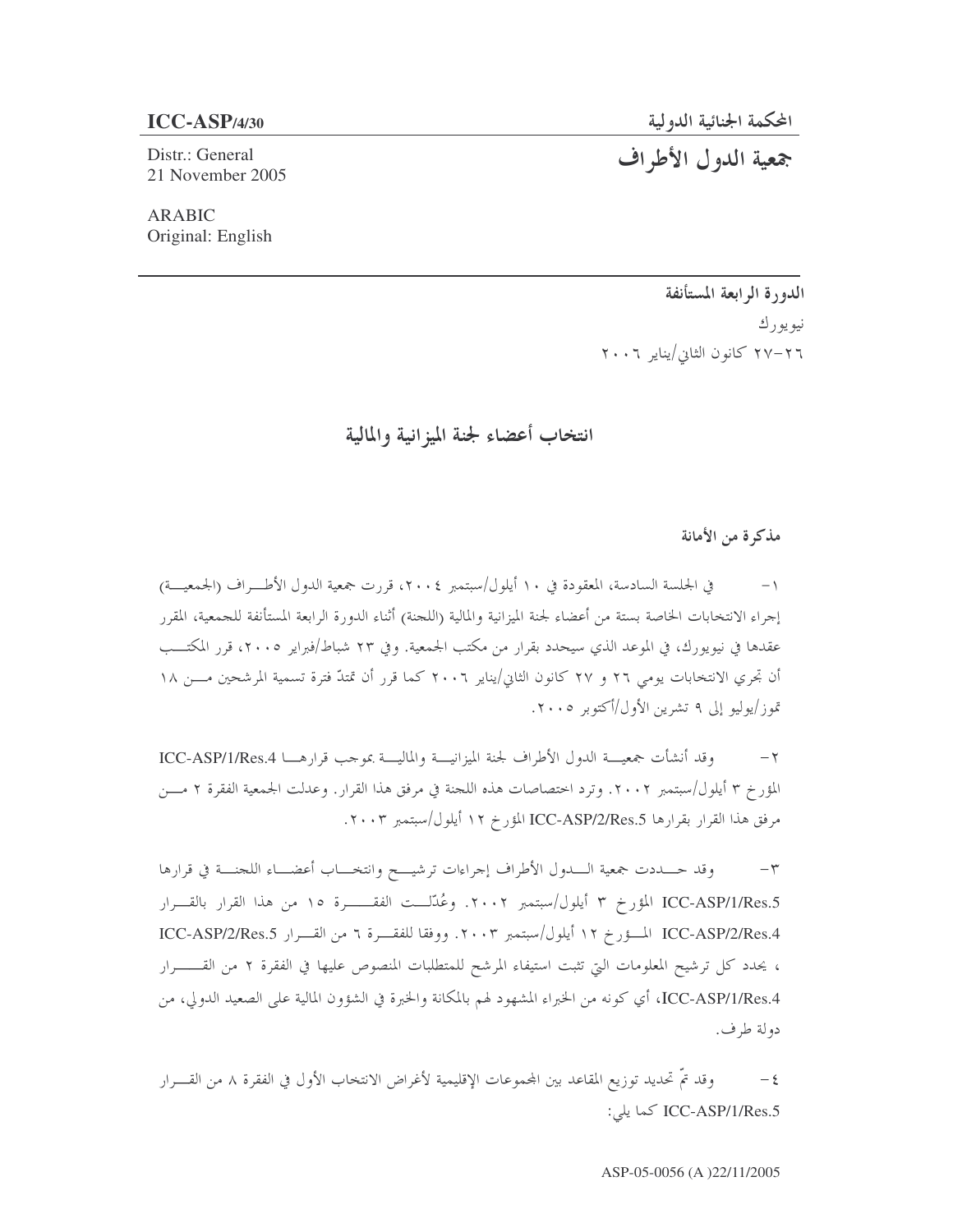- مقعدان لمحموعة الدول الأفريقية؛
- مقعدان لمحموعة الدول الآسيوية؛
- مقعدان لمحموعة دول أوروبا الشرقية؛
- مقعدان لمحموعة دول أمريكا اللاتينية ومنطقة البحر الكاريبي؛
	- أربعة مقاعد لمحموعة دول أوروبا الغربية والدول الأخرى.

وفي الجلسة العاشرة من الدورة الأولى، المعقودة في ٧ شباط/فبراير ٢٠٠٣، انتخبت الجمعيـــة عشــــرة أعضاء في اللجنة من مجموعات الدول الأفريقية، والدول الآسيوية، ودول أمريكا اللاتينية ومنطقة البحر الكـــاريبي، ودول أوروبا الغربية والدول الأخرى. وفي الجلسة الأولى من الدورة الثانية، المعقـــــودة في ٨ أيلـــول /ســـبتمبر ٢٠٠٣، انتخبت الجمعية عضوين في اللجنة من مجموعة دول أوروبا الشرقية.

وفي الجلسة الخامسة من الدورة الثانية، المعقودة في ١٢ أيلول/سبتمبر ٢٠٠٣، أحرى رئيس الجمعيـــة،  $-\mathbf{1}$ عملا بالفقرة ١٣ من القرار ICC-ASP/1/Res.5 المؤرخ ٣ أيلول/سبتمبر ٢٠٠٢، قرعة بين الأعضاء المنتخبين، لاحتيار الأعضاء الذين سيخدمون طيلة سنتين وثلاث سنوات، على التوالي، وفقـــا للقـــرار ICC-ASP/1/Res.4 المعدل بالقرار ICC-ASP/2/Res.5 المؤرخ ١٢ أيلول/سبتمبر ٢٠٠٣. وينتمي الأعضاء الذين تنتهي مدة ولايتهم في ٢٠ نيسان/أبريل ٢٠٠٦ إلى المحموعات الإقليمية التالية:

- مقعد واحد لمجموعة الدول الأفريقية؛
	- مقعدان لمحموعة الدول الآسيوية؛
- مقعد واحد المحموعة دول أوروبا الشرقية؛
- مقعد واحد لمحموعة دول أمريكا اللاتينية ومنطقة البحر الكاريبي؛
	- مقعد واحد لمحموعة دول أوروبا الغربية والدول الأخرى.

وطبقا لما هو مطلوب في الفقرة ٩ من القرار ICC-ASP/1/Res.5، ينبغي بذل كل الجهــود الممكنـــة  $-\vee$ لانتخاب أعضاء اللجنة بتوافق الآراء بناء على توصية من المكتب. ووفقا للفقرة ١٠، فإنه في حال عــــدم حصــــول توافق في الآراء، يكون انتخاب أعضاء لجنة الميزانية والمالية مسألة موضوعية تخضع للمتطلبات المنصوص عليهــــا في الفقرة ٧ (أ) من المادة ١١٢ من نظام روما الأساسي، التي تنصِّ على ما يلي:

يكون لكل دولة طرف صوت واحد. ويُبذل كل جهد للتوصل إلى القرارات بتوافق الآراء في الجمعية وفي المكتب. فإذا تعذَّر التوصل إلى توافق في الآراء، وجب القيام بما يلي، ما لم ينص النظام الأساسي على غير ذلك:

تتخذ القرارات المتعلقة بالمسائل الموضوعية بأغلبية ثلثي الحاضـــرين المصــــوتين  $\overline{O}$ على أن يشكل وجود أغلبية مطلقة للدول الأطراف النصاب القانوين للتصويت".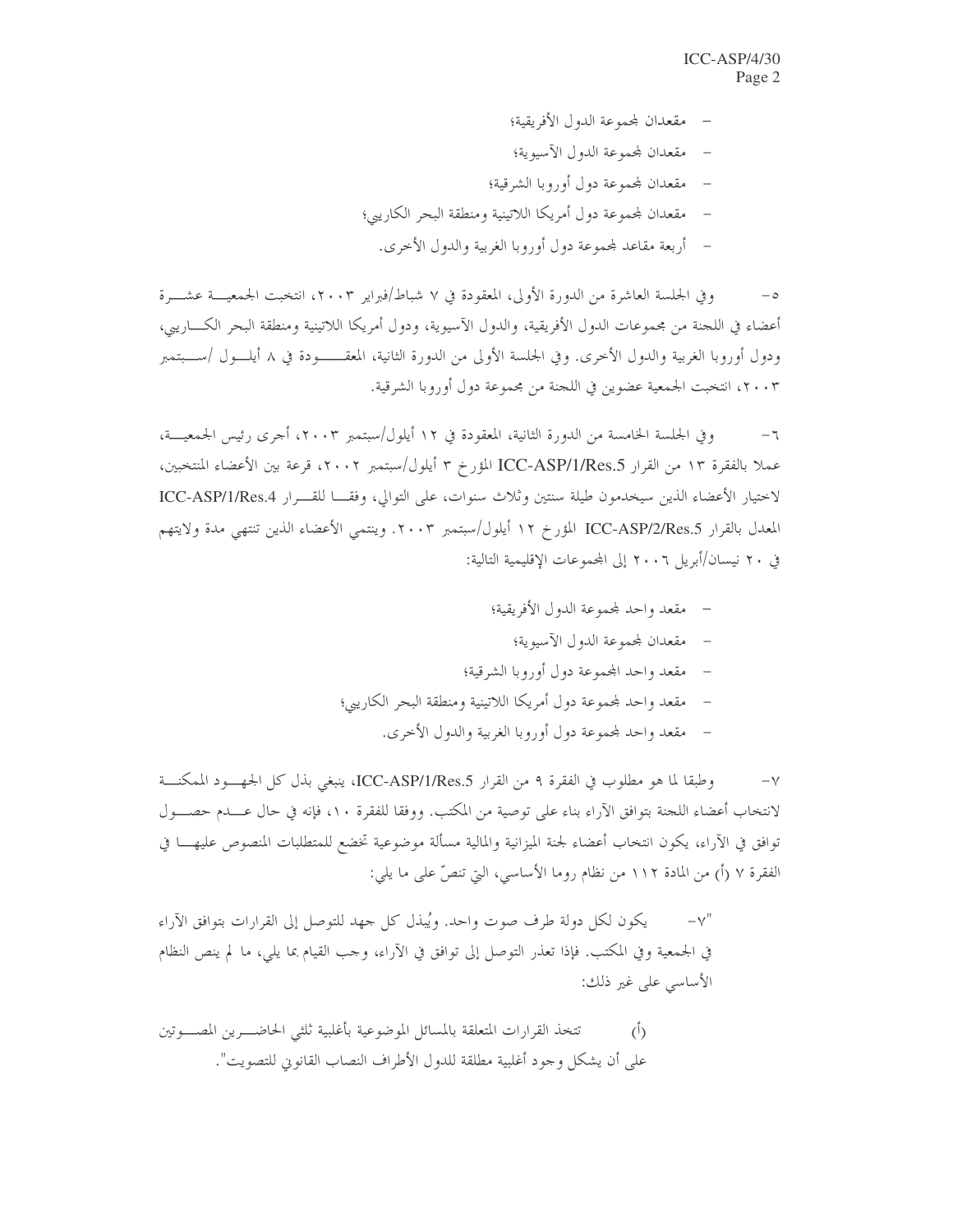وفقا للفقرة ١١ من القرار ICC-ASP/1/Res.5، يكون الانتخاب بالاقتراع السري. ولكـن يجــوز  $-\wedge$ الاستغناء عن هذا الشرط إذا كان عدد المرشحين مساويا لعدد المقاعد الواحب ملؤها، أو فيما يتعلـــق بالمرشــــحين الحاصلين على موافقة المحموعة الإقليمية المعنية، ما لم يطلب أحد الوفود صراحة إجراء التصويت في انتخاب بعينه.

وبموجب الفقرة ١٢ من هذا القرار، يكون الأشخاص المنتخبون هم المرشحون الذين حصـــلوا علـــي  $-9$ أعلى عدد من الأصوات وعلى أغلبية تتمثل في ثلثي الدول الأطراف الحاضرة والمشتركة في التصويت، شريطة توفر أغلبية مطلقة من الدول الأطراف تشكل النصاب القانوين اللازم للتصويت.

وقد ورد بحلول موعد غلق باب الترشيح وهو ٩ تشرين الأول/أكتوبر ٢٠٠٥ ستة ترشيحات إضافية.  $- \wedge$ 

ومن بين الترشيحات الستَّة، كان هناك ترشيح واحد ً من مجموعة الدول الأفريقية، وترشـــيحان مــــن  $-11$ مجموعة الدول الآسيوية، وترشيح واحد من مجموعة دول أوروبا الشرقية، وترشيح واحد من مجموعة دول أمريكـــا اللاتينية ومنطقة البحر الكاريبي، وترشيح واحد من مجموعة دول أوروبا الغربية ودول أخرى.

ووفقا للفقرة ٧ من القرار ICC-ASP/1/Res.5، ترد في مرفق هذه المذكرة قائمة مرتبة وفقا للترتيسب  $-11$ الأبجدي الإنكليزي بأسماء جميع المرشحين، مع الوثائق المرفقة بترشيحاقمم.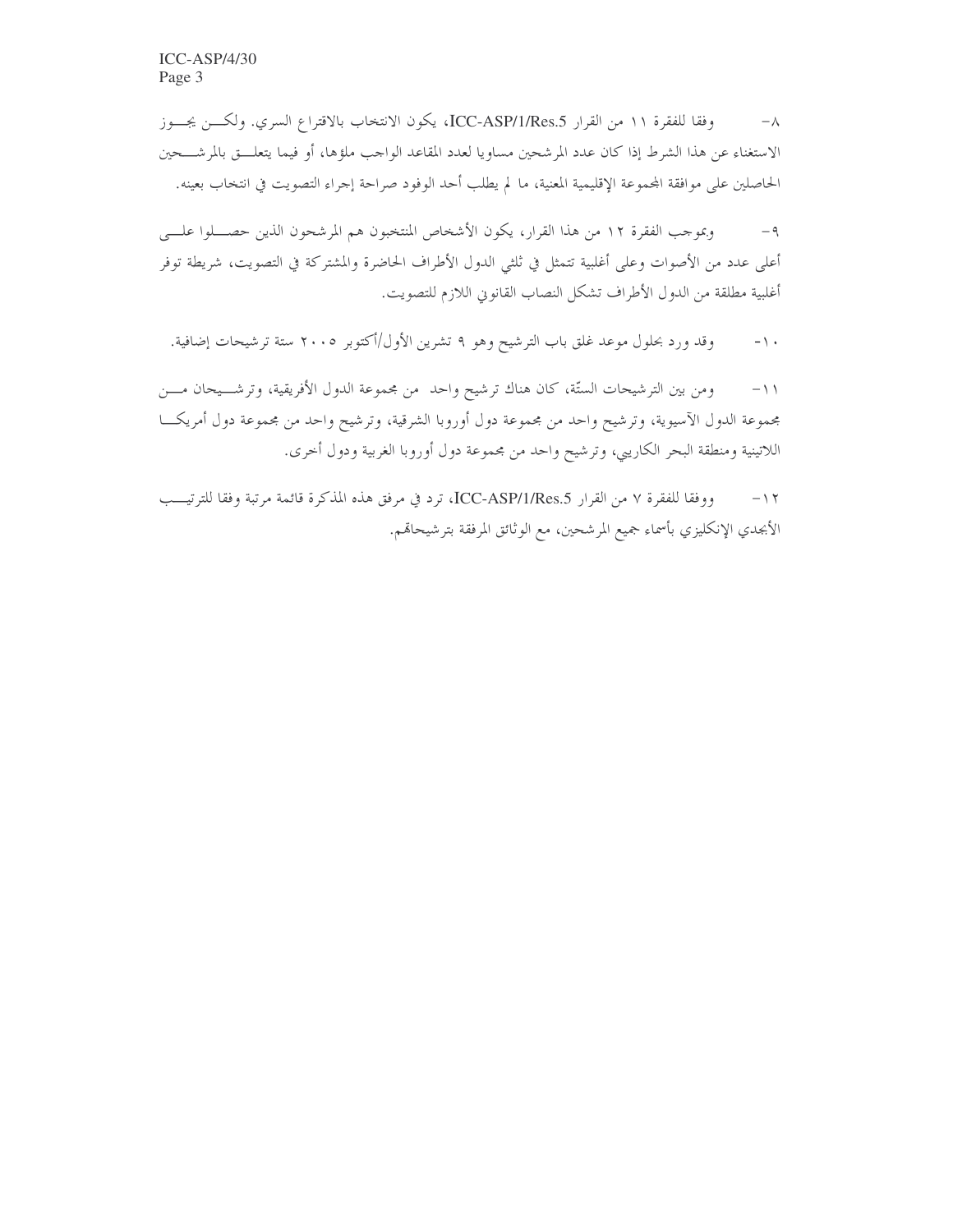# المرفق

[الأصل: بالإنكليزية/الفرنسية/الإسبانية]

# قائمة مرتبة أبجديا

# (مع بيانات بالمؤهلات<sub>)</sub>

المحتويات

| v      |                                 |  |
|--------|---------------------------------|--|
| $\sim$ | ___<br>۰.<br>e e pro<br>×<br>۰. |  |

|         |                                  | الاسم والجنسية ً |
|---------|----------------------------------|------------------|
| $\circ$ | داه كنجي، لامبرت (بنن) .         | - 1              |
| ٩       | داتّون، دافيد (استراليا)         | $-7$             |
| ۲ ۱     | غرايبة، فوزي (الأردن)            | $ \mathsf{r}$    |
| ۱۸      | هان، ميونغ – حا (جمهورية كوريا)  | $-$ {            |
| ۲.      | سوبكوفا، إلينا (سلوفاكيا)        | - 0              |
| ۲ ۲     | ويتر ارنبال، سانتياغو (أوروغواي) | ー 乁              |

<sup>\*</sup> والدولة المقدمة للترشيح أيضا، ما لم يُذكر حلاف ذلك.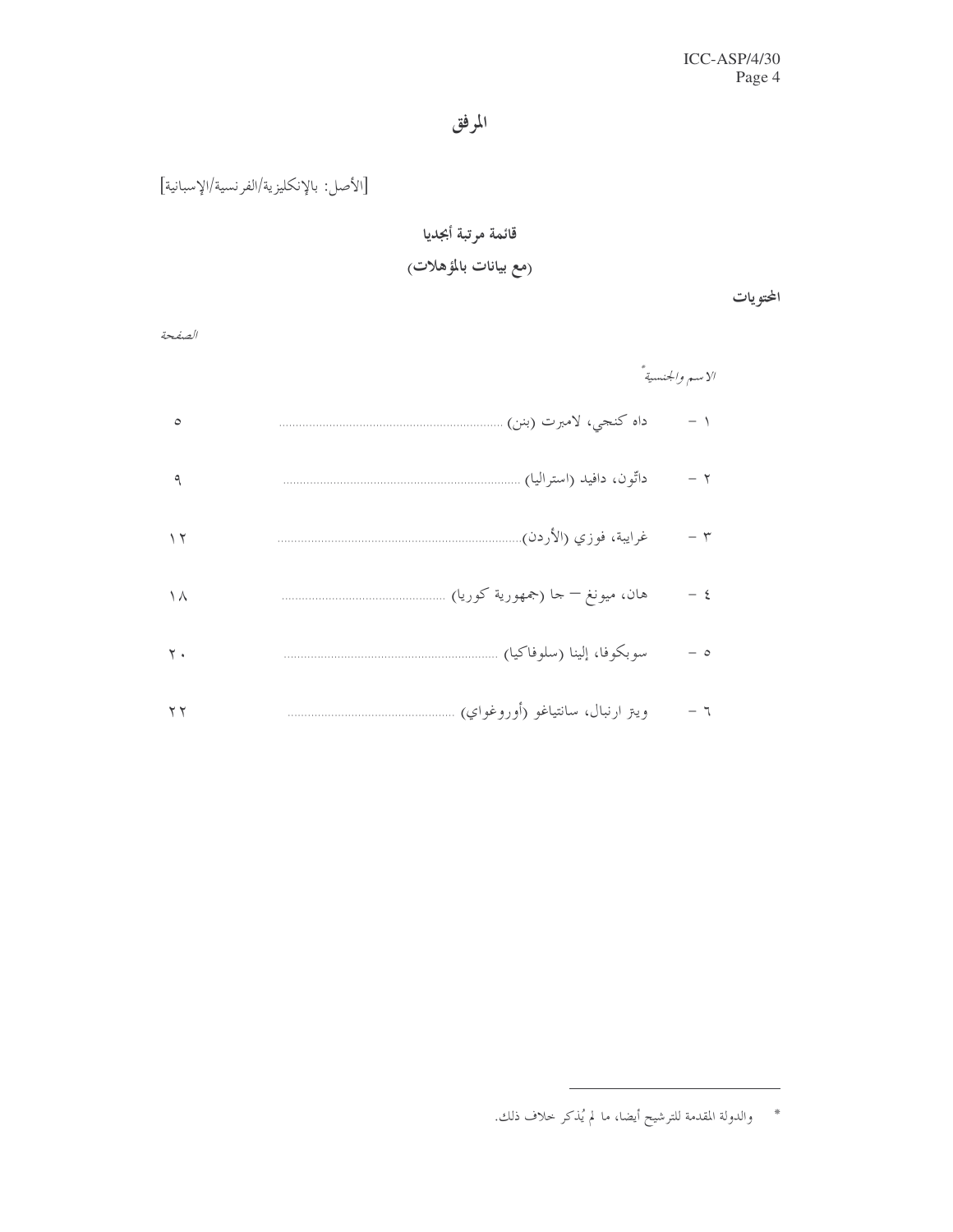١ – داه – کنجي، لامبرت (بنن)

 $\ldots$ 

[الأصل: بالفرنسية]

مذكرة شفوية

تمدي سفارة جمهورية بنن في بروكسيل تحيامًا إلى المحكمة الجنائيـــة الدوليــــة في لاهــــاي وتتشرف، بالإشـــارة إلى المذكرة ICC-ASP/4/S/2 المؤرخـــة ١٤ آذار/مــــارس ٢٠٠٥ والمــــذكرة ASP/2005/035 المؤرخـــة ١٠ حزيران/يونيو ٢٠٠٥، بترشيح السيد لامبرت داه كنجــــي ، مــــدير ميزانية الاستثمارات العامة، المديرية العامة للميزانية والمشتريات، لتجديد ولايته بصـــفته عضـــو لجنــــة الميزانية والمالية في المحكمة الجنائية الدولية.

| * * *                           |                      |
|---------------------------------|----------------------|
|                                 | بيان بالمؤهلات       |
|                                 | البيانات الشخصية     |
| داه كنجى                        | الإسم:               |
| ز– لامبرت                       | اللقب:               |
| ۱۷ أيلول/سبتمبر ١٩٥٦، في بونو   | تاريخ ومكان الميلاد: |
| من رعايا بنن                    | الجنسية:             |
| متزوج وله خمسة أطفال            | الحالة الاجتماعية:   |
| موظف بالمصارف والمؤسسات المالية | المركز:              |
|                                 |                      |

الأنشطة المهنية

٢٩ نيسان/أبريل ١٩٨٢ الالتحاق بإدارة العقود والمعدات العامة في وزارة المالية كمراقب للخدمات المالية

٢٨ تموز/يوليو ١٩٩٤/لالتحاق بالمديرية العامة للميزانية والمشتريات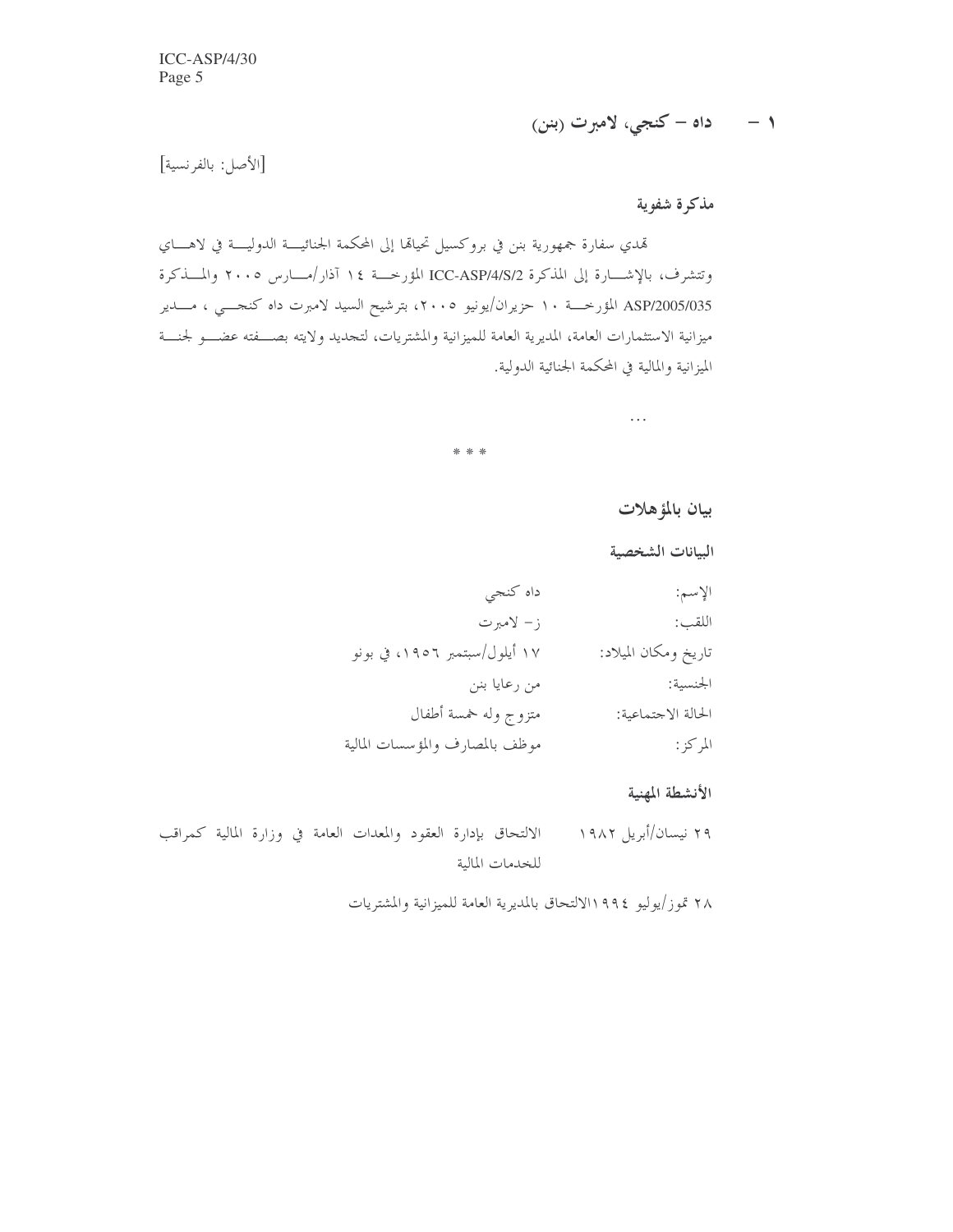الوظائف التي شغلها

دائرة العقود العامة، إدارة العقود والمعدات العامة

الدراسات والمؤهلات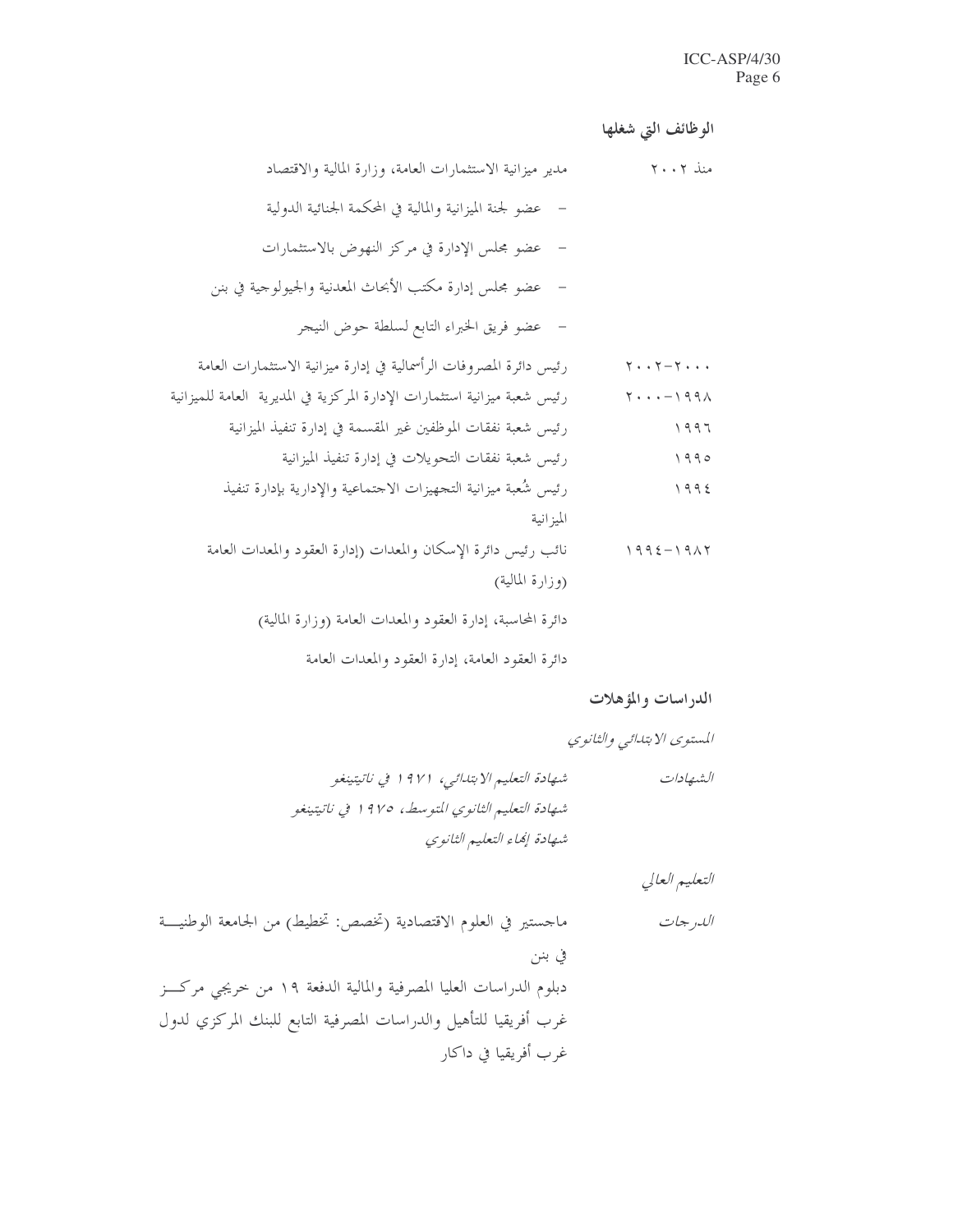الخدمة العسكرية

خدمة مدنية ووطنية وأيديولوجية وعسكرية (الدفعة الثانية من الخريجين  $: 1911 - 191.$ الثوريين الشبان)

## الدورات التدريبية

- دورة تأهيلية في معايير المحاسبة (المنظمة المشتركة لأفريقيا وموريشيوس) (١٩٨٤)
- حلقة دراسية عن الإجراءات الجديدة لبرنامج الأمم المتحدة الإنمائي التي يمكن تطبيقهـــا على المستوى الوطني (تشرين الأول/أكتوبر ١٩٩٩)
- حلقة دراسية عن متابعة وتقييم الميزانية البرنامجية (إصلاح النفقات العامة) (أيـــار/مــــايو  $(1 \cdot \cdot \cdot$ 
	- حلقة دراسية تأهيلية في مجال البرمجة والسياسة المالية (تموز/يوليو ٢٠٠٠)
- حلقة دراسية عن منح العقود (البنك الدولي) في المركز الأفريقي للدراسات العليا في مجال الإدارة (تشرين الثاني/نوفمبر ٢٠٠٠)
	- دورات تأهيلية عن النظام المتكامل لإدارة المالية العامة (آذار/مارس ٢٠٠١)
- حلقة دراسية عن إجراءات منح العقود في مصرف التنمية الأفريقـــي والبنـــك الــــدولي (تشرين الثاني/نوفمبر ٢٠٠٢)

### أنشطة أخرى

- مسؤول عن تنفيذ وحدة تدريب مديري الائتمان في دائرة الطاقة المائية على الإدارة المالية للمشاريع (آب/أغسطس ٢٠٠٠)
- مستشار بمكتب حدمات التحليل المالي والإدارة المالية مكلف بتنفيذ وحدات التـــدريب على تقنيات منح العقود في مركز إدارة شؤون التدريب والمساعدة
	- مدير الصندوق الدائر في مشروع تكييف مبني وحدة المديريات الفنية في وزارة المالية  $\overline{\phantom{0}}$ 
		- عضو اللجنة التوجيهية لمشروع تنمية الموارد البشرية والسكان
		- عضو اللحنة التوحيهية لمشروع الصحة الثاني في مصرف التنمية الأفريقي  $\overline{a}$
- مدقق لشركات المحاسبة العامة ومندويي تحصيل الضرائب ومديري الصــناديق الـــدائرة والنفقات اليسيرة منذ عام ١٩٨٢

اللغات التي يجيدها قراءة وتحدثا وكتابة

الفرنسية والإنكليزية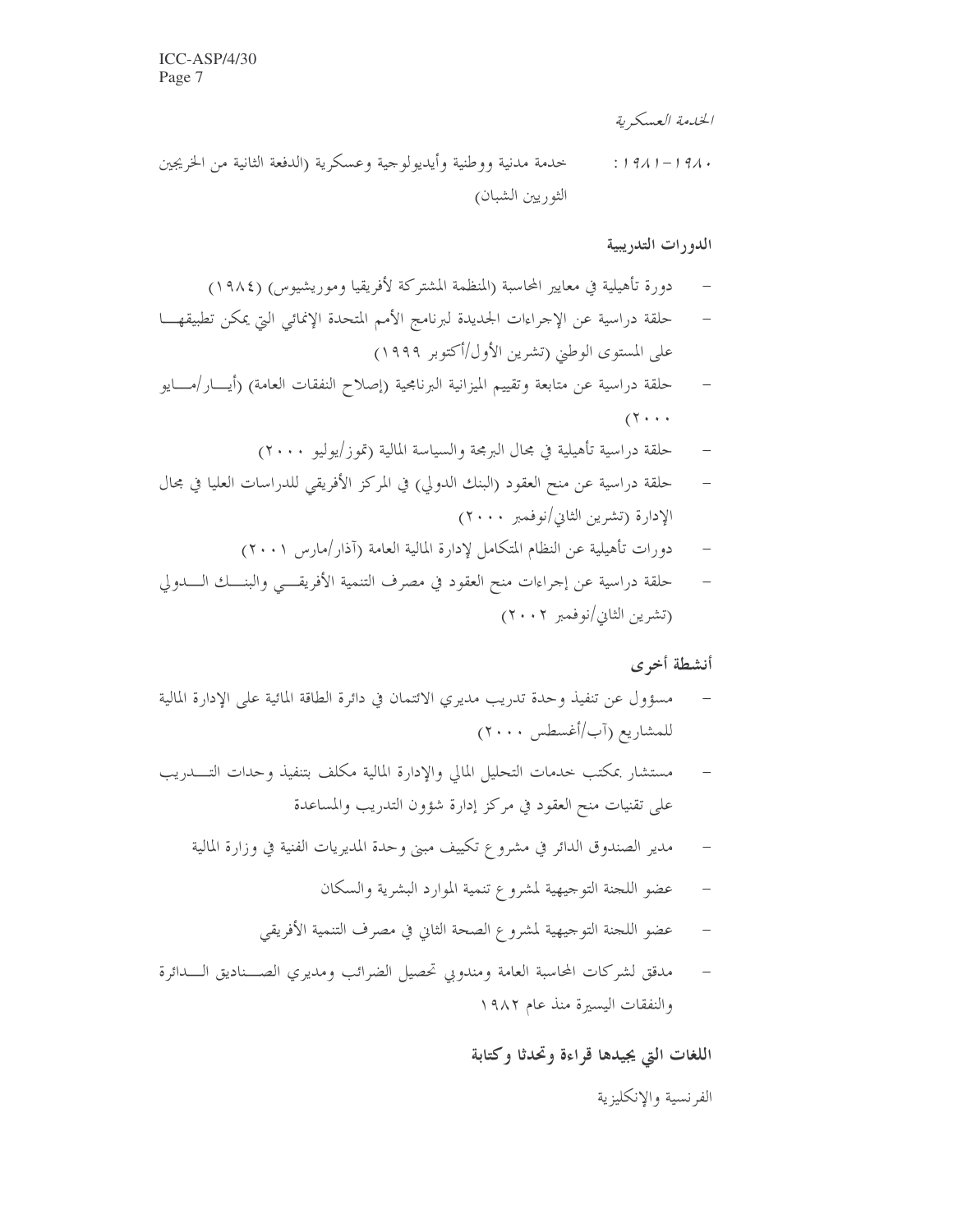#### 03 BP 1562 Cotonou – Benin العنوان:

| E-mail:            |               | dbip@finance.qouv.bj |
|--------------------|---------------|----------------------|
| Telephone: Office: |               | $+229$ 30-74-83      |
|                    | Home:         | $+229$ 33-99-74      |
|                    | Mobile:       | $+229$ 96-58-35      |
|                    | $\text{Fax}:$ | $+229$ 30-18-51      |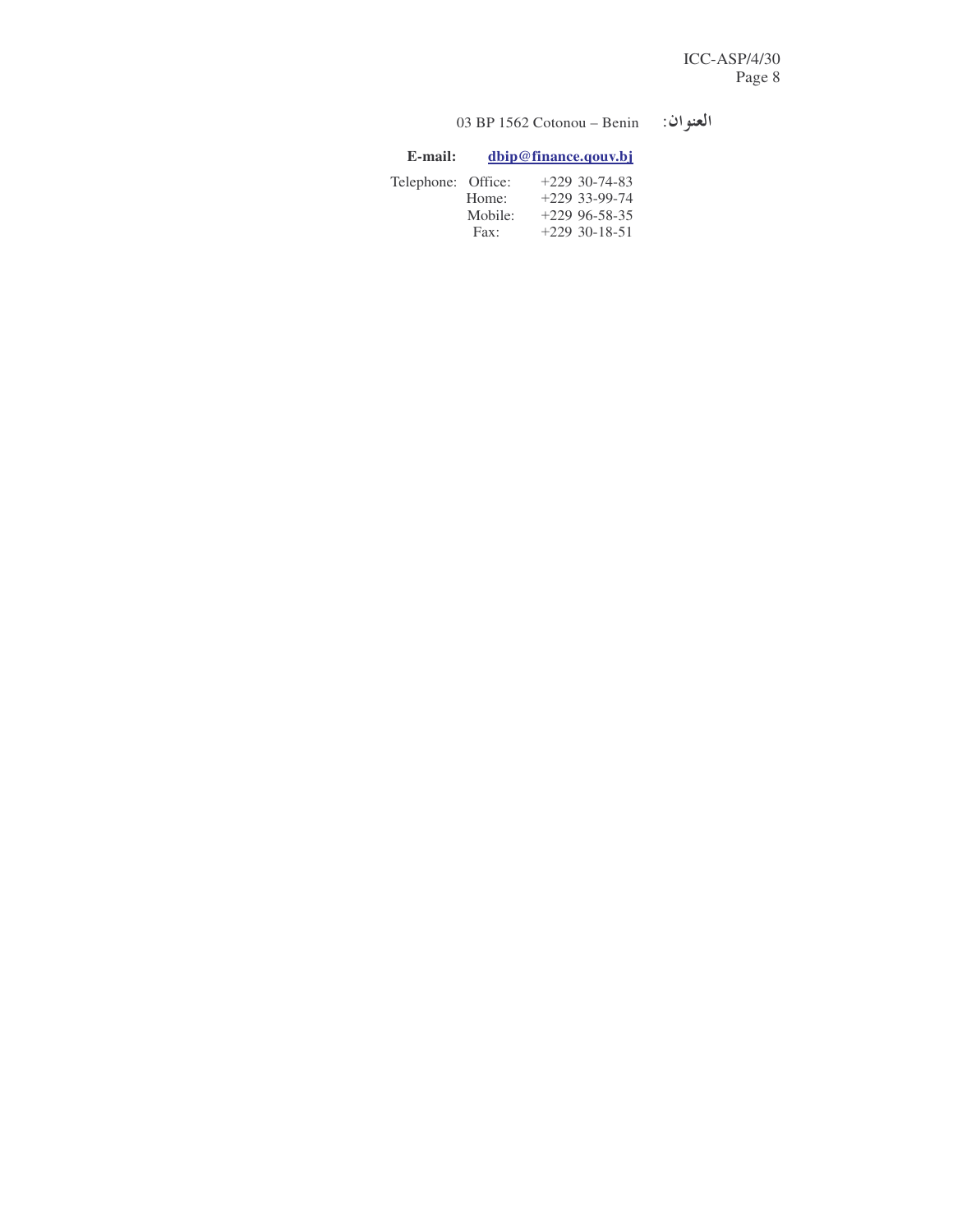داتّون، دافيد (أستر اليا)  $-7$ 

[الأصل: بالإنكليزية]

مذكرة شفوية

 $\cdots$ 

لسفارة أستراليا عظيم الشرف أن تبلغكم بأن أستراليا قرَّرت ترشيح الدكتور دافيد داتُّون، لإعادة انتخابه عضوا في لجنة الميزانية والمالية.

وعملا بالفقرة ٢ من مرفق القـــرار القاضــــى بإنشــــاء لجنــــة الميزانيــــة والماليـــة (-ICC ASP/1/Res.4)، يسرّ سفارة أستراليا التنويه بأن الدكتور داتّون حبير مشهود له بمكانته وحبرتـــه في المسائل المالية على الصعيد الدولي.

وعمل الدكتور داتُّون عضوا في لجنة الميزانية والماليــــة منــــذ انتخابــــه في الـــــدورة الأولى (المستأنفة) لجمعية الدول الأطراف في ٢١ نيسان/أبريل ٢٠٠٣ وقد برهن على ما لــــه مــــن خـــــبرة بالشؤون المالية للمحكمة الجنائية الدولية. وعمل الدكتور داتُّون، هذه الصفة، بانتظام مقـــررا للجنــــة الميزانية والمالية واشترك عن كثب في أعمال اللجنة المتعلقة بخدمات الإشراف الإداري المســــداة لهيئـــة الرئاسة وللمدعى العام والمسجل فيما يخص إدارة المحكمة والنظر والبتّ في ميزانيــــة المحكمــــة. وقــــد اضطلع الدكتور داتُّون، بصفته عضوا في لجنة الميزانية والمالية، باستعراض الميزانيات البرنامجية المقترحـــة الخاصة بالمحكمة وتقدّم بتوصيات إلى جمعية الدول الأطراف بشأن هذه الميزانيات وبصدد طائفـــة مــــن المسائل الإدارية الأخرى.

وقد اضطلع الدكتور داتُّون مؤخرًا بمهامٍّ مندوب أستراليا لدى اللجنة الخامســـة (لشـــؤون الإدارة والميزانية) التابعة للجمعية العامة للأمم المتحدة وبرهن على خبرته بالشؤون المالية المتعلقة بالأمم المتحدة والمتعلقة كذلك بالمحكمة الجنائية الدولية الخاصة برواندا والمحكمة الجنائيسة اللدوليسة الخاصسة بيوغسلافيا السابقة. وقام الدكتور داتُّون، في أدائه لذلك الــــدور، باســـتعراض الميزانيــــات البرنامجيـــة المقترحة الخاصة بالأمم المتحدة وتقدم في شأن ذلك بتوصيات، كمــــا اســــتعرض التقــــارير المتعلقـــة بالعمليات المالية للأمم المتحدة.

ومرفق هذه المذكرة السيرة الذاتية للدكتور داتُّون التي تعرض مؤهلاته لإعسادة انتخابسه عضوا في لجنة الميزانية والمالية.

وأستراليا تبقى على تأييدها القوي للمحكمة الجنائية الدولية ويسرّها بناء علـــي ذلـــك أن ترشَّح الدكتور داتُّون الذي ترى فيه المرشح القوي والمؤهَّل لعضوية لجنة الميزانية والماليــــة. وأســــتراليا واثقة من أن إعادة انتخاب الدكتور داتّون ستيسّر أعمال لجنة الميزانية والمالية في مضمار إسداء المشورة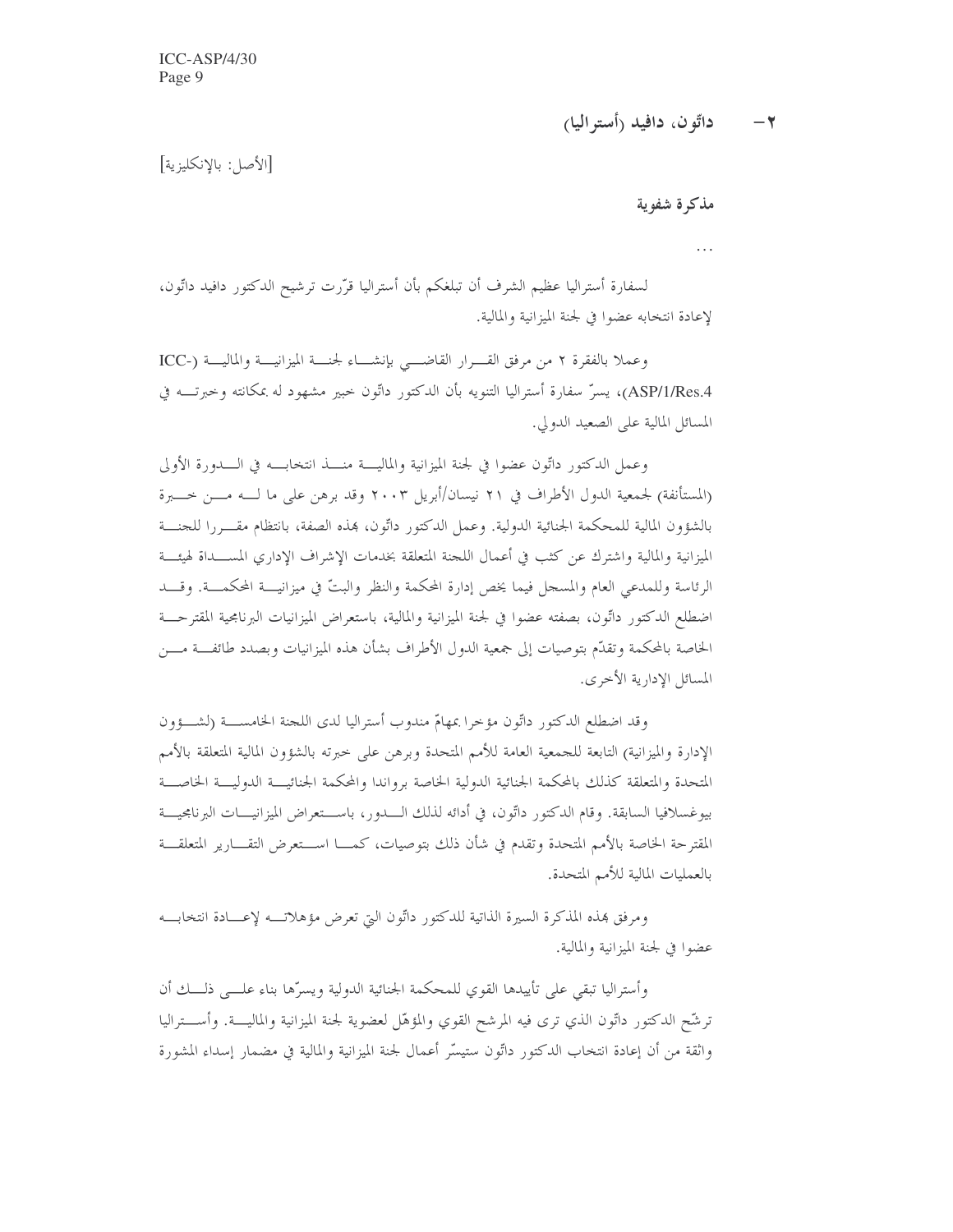### ICC-ASP/4/30 Page 10

المستقلة والمتسمة بالخبرة بصدد مسائل الميزانية والمالية إلى جمعية الدول الأطـــراف والأجهــــزة التابعــــة للمحكمة الجنائية الدولية.

\* \* \*

بيان بالمؤهلات

البيانات الشخصية

الإسم العائلي:

 $\ldots$ 

إسم المرشح:

۹ حزیران/یونیه ۱۹۷۲، سیدیی، أسترالیا. تاريخ الولادة ومكانها:

داتّو ن

دافيد

المؤهلات التعليمية

درجة الدكتوراه، جامعة مالبورن، ١٩٩٨.

بکالوریوس آداب، درجة ممتاز، جامعة ماکواري، سیدین ۱۹۹٤.

## الخلفية والخبرة

- عضو ومقرَّر، لجنة الميزانية والمالية التابعة لجمعية الدول الأطراف، المحكمة الجنائية الدولية، ٢١  $\sim$ نيسان/أبريل ٢٠٠٣ - إلى الآن.
	- لجنة الاشتراكات التابعة للجمعية العامة للأمم المتحدة، ٢٠٠٤ إلى الآن.
- موظف تنفيذي، شعبة جنوب وجنوب شرق آسيا، وزارة الشؤون الخارجية والتجارة، كامبيرا، آب/أغسطس ٢٠٠٥ – إلى الآن.
- سكرتير أول، البعثة الدائمة لأستراليا لدى الأمم المتحدة، نيويورك، ٢٠٠٢ آب/أغسطس ٢٠٠٥ وممثل أستراليا لدى اللجنة الخامسة (لشؤون الإدارة والميزانية) التابعة للجمعية العامة للأمم المتحدة أثناء الدورات السابعة والخمسين والثامنة والخمسين والتاسعة والخمسين للجمعية العامة للأمم المتحدة.
- موظف تنفيذي، شعبة الأمن الدولي، وزارة الشؤون الخارجية والتجارة، كامبيرا، ١٩٩٨  $\overline{\phantom{a}}$  $.7 \cdot .7$ 
	- محاضر مساعد، قسم العلوم السياسية والتاريخ، حامعة ملبورن، ١٩٩٥ ١٩٩٨.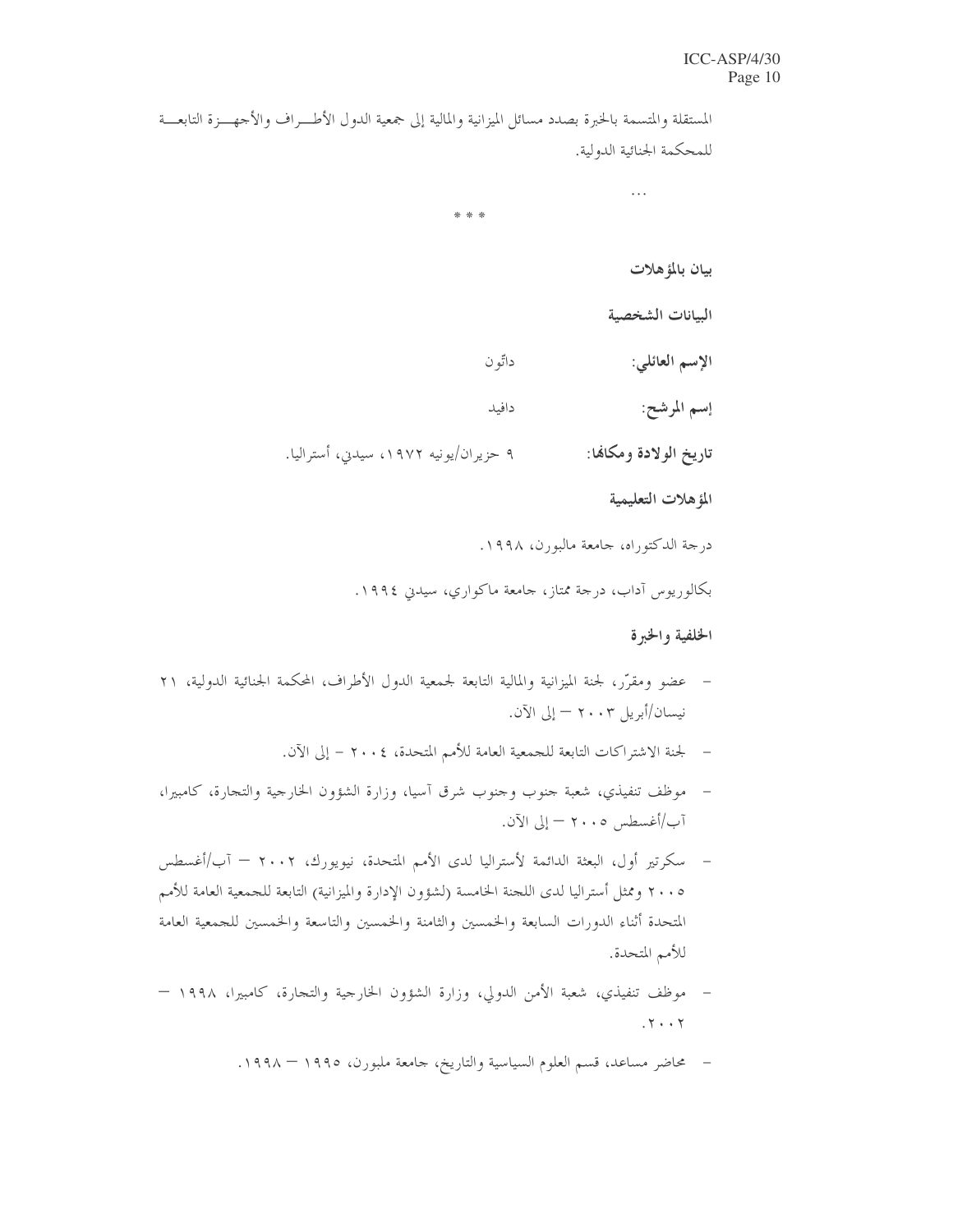- عضو، لجنة المالية، مجلس كلية الآداب، لجنة ميزانية كلية الآداب، جامعة ملبورن ١٩٩٧  $.199\Lambda$ 
	- أمين عام، رابطة خريجي جامعة ملبورن، ١٩٩٧.

# العضوية في الوفود المتعددة الأطراف

- الدورة الأولى لجمعية الدول الأطراف في نظام روما الأساسي للمحكمة الجنائية الدولية.
- المؤتمر الاستعراضي الخامس للدول الأطراف في اتفاقية الأسلحة البيولوجية. مجلس المحافظين، الوكالة الدولية للطاقة الذرية، ٢٠٠١.

# المنشورات

قام الدكتور داتُّون بنشر دراسة إفرادية ووضع العديد من الفصول في كتب منشورة ومن المقالات العلمية بالإضافة إلى عدّة استعراضات للكتب المتعلقة بمواضيع المواطنة وحقوق الإنسان والهجرة والعلاقات الخارجية لأستراليا.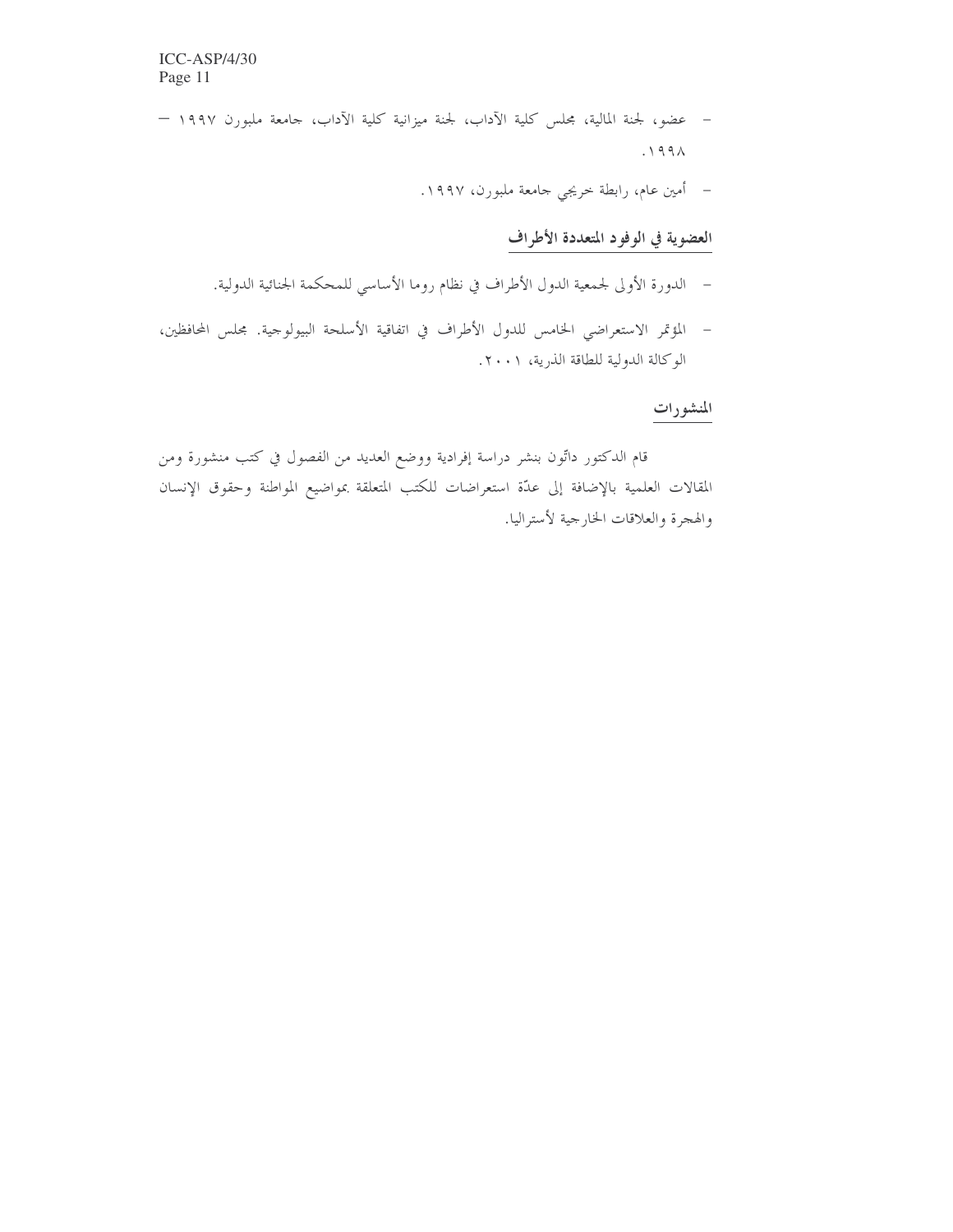غرايبة، فوزي (الأردن)  $\tau$ 

[الأصل: بالانكليزية]

مذكرة شفوية

عملا بقراري الجمعية ICC-ASP/1/Res.4 و ICC-ASP/1/Res.5 ، تُرشح مــــن حديــــد المملكة الأردنية الهاشمية بمذه المذكرة الدكتور فوزي غرايبة لعضوية لجنة الميزانية والمالية في الانتخابـــات الَّتِي ستجري في نيويورك أثناء الدورة الرابعة المستأنفة لجمعية الدول الأطراف يومي ٢٦ و٢٧ كـــانون الثاني/يناير ٢٠٠٦. ويُرشح الدكتور غرايبة لشغل أحد المقعدين المخصصين للدول الآسيوية في المسدة اعتبارا من ۲۱ نیسان/أبریل ۲۰۰۲.

ويتمتع الدكتور غرايبة بخبرة واسعة ومكانة مشهود له بمما في الشؤون المالية. وأثناء ولايته الحالية كعضوٍ في اللجنة، ساهم مساهمة كبيرة في أعمال اللجنة، بما في ذلك مراجعة الميزانيات المقترحة وتوصيات اللجنة المتعلقة بذلك.

والدكتور غرايبة متخصص في الحسابات والمالية والاقتصاد، عمـــل طـــويلا في المحـــال الأكاديمي وفي القطاعين العام والخاص وطنيا ودوليا. ومن بين المناصب التي تولاها في الأردن، منصـــب وزير التعليم، ورئيس جامعة الأردن وعميد كلية العلوم الاقتصادية والإدارية. وكـــان أيضــــا عضـــوا في المحلس التنفيذي لليونسكو . وللدكتور غرايبة العديد من المنشورات في محالات الاقتصاد والمالية والمحاسبة .

وترفق به نسخة من السيرة الذاتية للدكتور غرايبة.

وتلتمس البعثة الدائمة للمملكة الأردنية الهاشمية لدى الأمم المتحدة من أمانة جمعية الــــدول الأطراف إدراج إسم الدكتور غرايبة في قائمة الترشيحات وتعميم ترشيحه والوثائق المرفقة على الدول الأطراف في نظام روما الأساسي وفقا للإجراءات الملائمة.

\* \* \*

بيان بالمؤ هلات

 $\ddotsc$ 

ببانات شخصية

مكان الملاد: الأردن تشرين الثاني/نوفمبر ١٩٤٣ تاريخ الميلاد: أ, دنية الجنسبة: متزوج وله ثلاثة أطفال الحالة الاجتماعية: العربية (اللغة الأم) والإنكليزية، والفرنسية (محادثة) اللغات:  $\mathsf{r}\mathsf{v}\circ\mathsf{v}$ ص- ب العنوان الدائم: الجبيهة ١١٩٤١ عمان — الأردن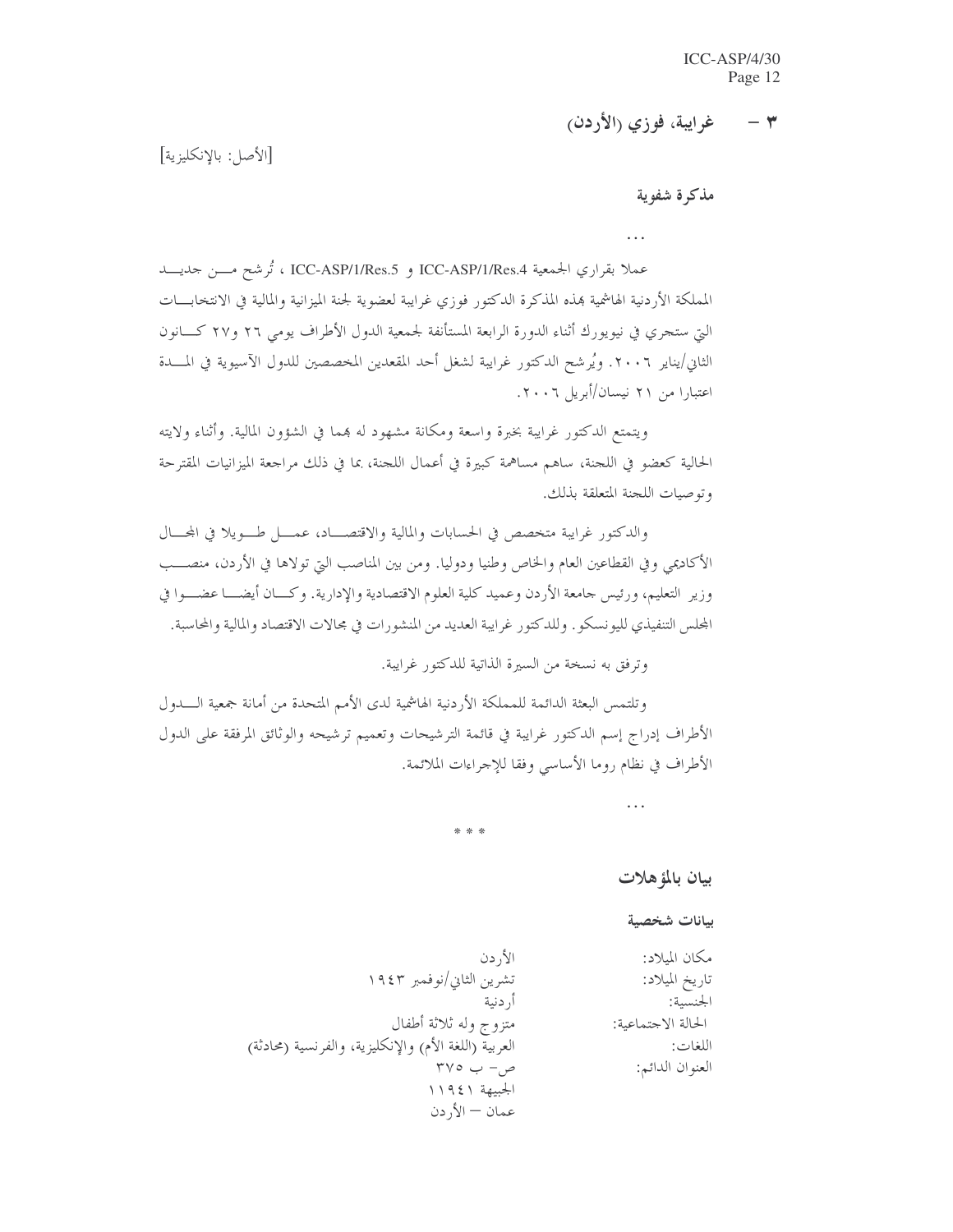$$
\begin{array}{cc}\n \pm 9.717 - 7 - 0.917771 \xi \\
\pm 9.717 - 7 - 0.9177 \xi \circ \circ \\
\pm 9.717 - 7 - 0.9177 \xi \circ \circ \\
\text{E-mail: } \text{lanal}230 \text{ go.com.jo}\n \end{array}
$$

التعليم

### التخصصات

المحاسبة، التمويل، الاقتصاد.

# المناصب التي شغلها

| عضو لجنة الميزانية والمالية التي أنشأتما جمعية الدول الأطراف في                       | $-\tau \cdot \cdot \tau$                                                                                                           |
|---------------------------------------------------------------------------------------|------------------------------------------------------------------------------------------------------------------------------------|
| المحكمة الجنائية الدولية                                                              |                                                                                                                                    |
| أستاذ شرف                                                                             | $-\gamma \cdot \cdot \gamma$                                                                                                       |
| عضو المحلس التنفيذي، منظمة الأمــــم المتحــــدة للتربيــــة والعلـــــم والثقافــــة | $\mathbf{y} \cdot \cdot \mathbf{0} - \mathbf{y} \cdot \cdot \mathbf{y}$                                                            |
| (اليونسكو)، باريس، وعضو في لجنة المالية والإدارة التابعة لليونسكو                     |                                                                                                                                    |
| رئيس مجلس الإدارة، شركة الفوسفات الأردنية                                             | $\mathbf{y} \cdot \cdot \cdot - \mathbf{y} \cdot \mathbf{y} \cdot \mathbf{y}$                                                      |
| وزير التربية والتعليم، بحكومة الأردن                                                  | $1999 - 1991$                                                                                                                      |
| رئيس                                                                                  | $1991 - 1991$                                                                                                                      |
| الجامعة الأردنية                                                                      |                                                                                                                                    |
| نائب الرئيس للشؤون الإدارية                                                           | $199 - 1917$                                                                                                                       |
| الجامعة الأردنية                                                                      |                                                                                                                                    |
| عميد، كلية الاقتصاد والعلوم الإدارية، الجامعة الأردنية                                | $\begin{array}{c} \backslash \ \lhd \land \lhd \lhd \lhd \lhd \lhd \lhd \land \lhd \lhd \end{array}$                               |
| أستاذ، كلية الاقتصاد والعلوم الإدارية، الجامعة الأردنية                               | $\begin{array}{c} \uparrow \uparrow \uparrow \uparrow \wedge - \uparrow \uparrow \wedge \uparrow \end{array}$                      |
| أستاذ مساعد، كلية الاقتصاد والعلوم الإدارية، الجامعة الأردنية                         | $\begin{array}{c} \uparrow \mathcal{A} \wedge \mathcal{A} \end{array} \begin{array}{c} \mathcal{A} \wedge \mathcal{A} \end{array}$ |
| أستاذ معاون، كلية الاقتصاد والعلوم الإدارية، الجامعة الأردنية                         | $19Y7 - 19Y7$                                                                                                                      |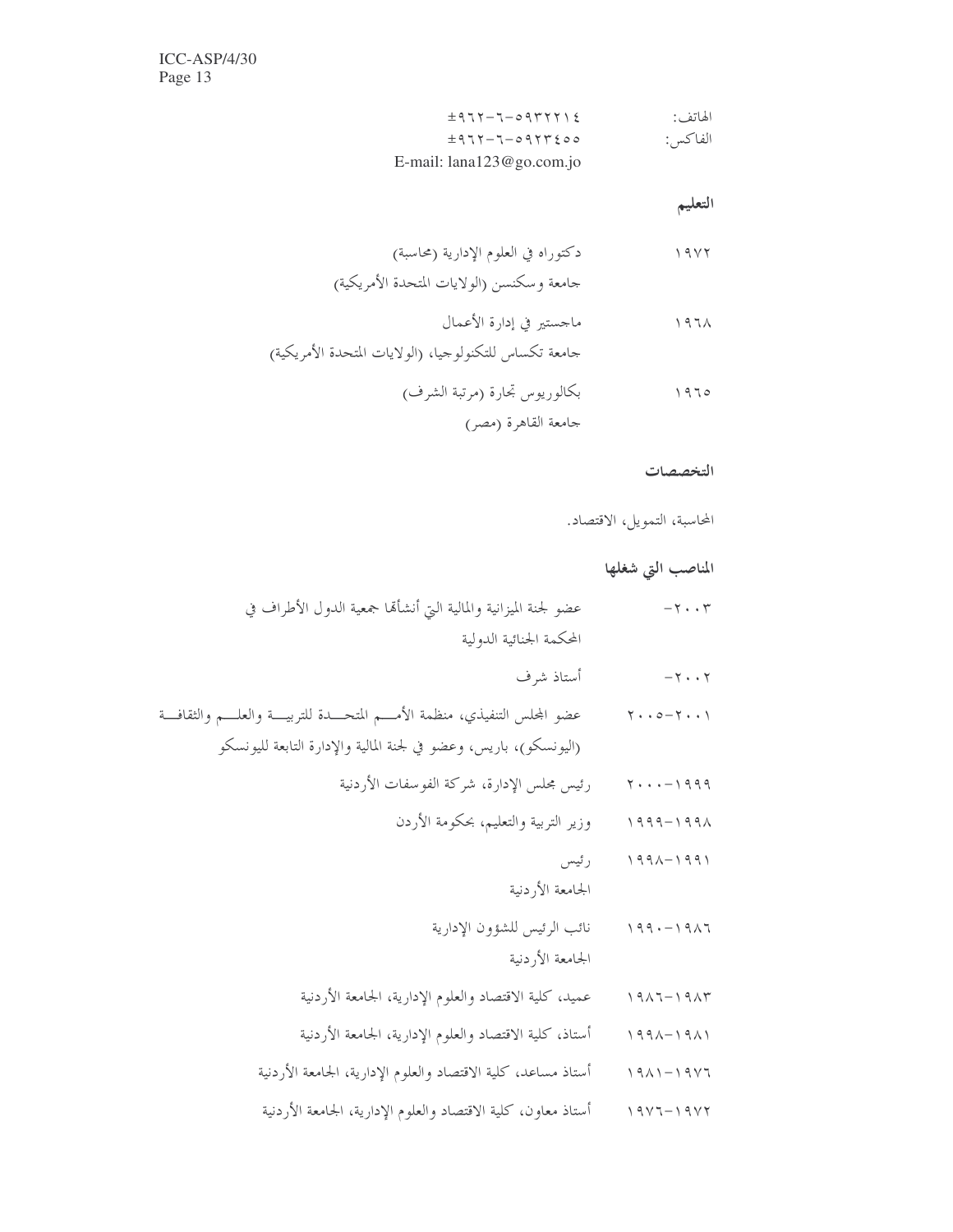|                     | رئيس قسم المحاسبة، كلية الاقتصاد والعلوم الإدارية، لجامعة الأردنية |
|---------------------|--------------------------------------------------------------------|
| $19Y9 - 19Y\Lambda$ | أستاذ زائر، كلية حونسون للشؤون العامة، جامعة تكساس في أوستن        |
| صيف عام ١٩٧٨        | أستاذ زائر، الجامعة الولائية ببورتلند (الولايات المتحدة الأمريكية) |
|                     | مساعد عميد، كلية الاقتصاد والعلوم الإدارية، الجامعة الأردنية       |
| $19V0 - 19V\xi$     | رئيس، كلية الاقتصاد والعلوم الإدارية، الجامعة الأردنية             |

#### المنشورات

- The Badia of Jordan: A Process of Change. Amman: University of Jordan Press, 1987 (with others)
- The Economies of the West Bank and Gaza Strip. Boulder: Westview Press, 1987
- The Bedouin of Jordan: A People in Transition. Amman: Royal Scientific Society Press, 1987 (with others)
- The Small and Handicraft Industries in Jordan: 1976 Amman: Industrial Development Bank, n.d., (with others)

الكتب (باللغة العربية)

- قضايا أردنية معاصرة. نسخة منقحة ومقدمة عمان وبيروت: مؤسسة عبد الحميد شومان والمؤسسة العربية للدراسات والنشر، ٢٠٠١.
	- أصول المحاسبة، نيويورك: جون وايلي وأبناؤه، ١٩٨٣ (مع آخرين)
		- المحاسبة للمديرين، عمان: مطابع الدستور، ١٩٨٢ (مع أحرين)
- منهجية البحث العلمي في العلوم الاجتماعية والإنسانية، عمان: مطـــابع الجمعيـــة العلميـــة الملكية، ١٩٧٧ (مع أخرين)، الطبعة الثانية، ٢٠٠٢.
	- محاسبة التكاليف: المبادئ، الإجراءات، المراقبة، عمان: دار فبلادلفيا للنشر ١٩٧٥.

المقالات (باللغة الإنكليزية)

- "Bedouin Settlement: Organizational, Legal and Administrative Structure: The Experience of Jordan", in Galaty, John G., Aronson, Dan and Salzman, Philip Carl, Eds. The Future of Pastoral Peoples,. Ottawa: International Development Research Center, 1981 (with another)
- "West Asia and Southeast Asia: A Commentary", in Economic Relations between West Asia and Southeast Asia. Singapore: Institute of Southeast Asian Studies, 1978
- "Foreign Companies in Jordan: Problems and Prospects", Arab Journal of Administration (October 1979) (with another)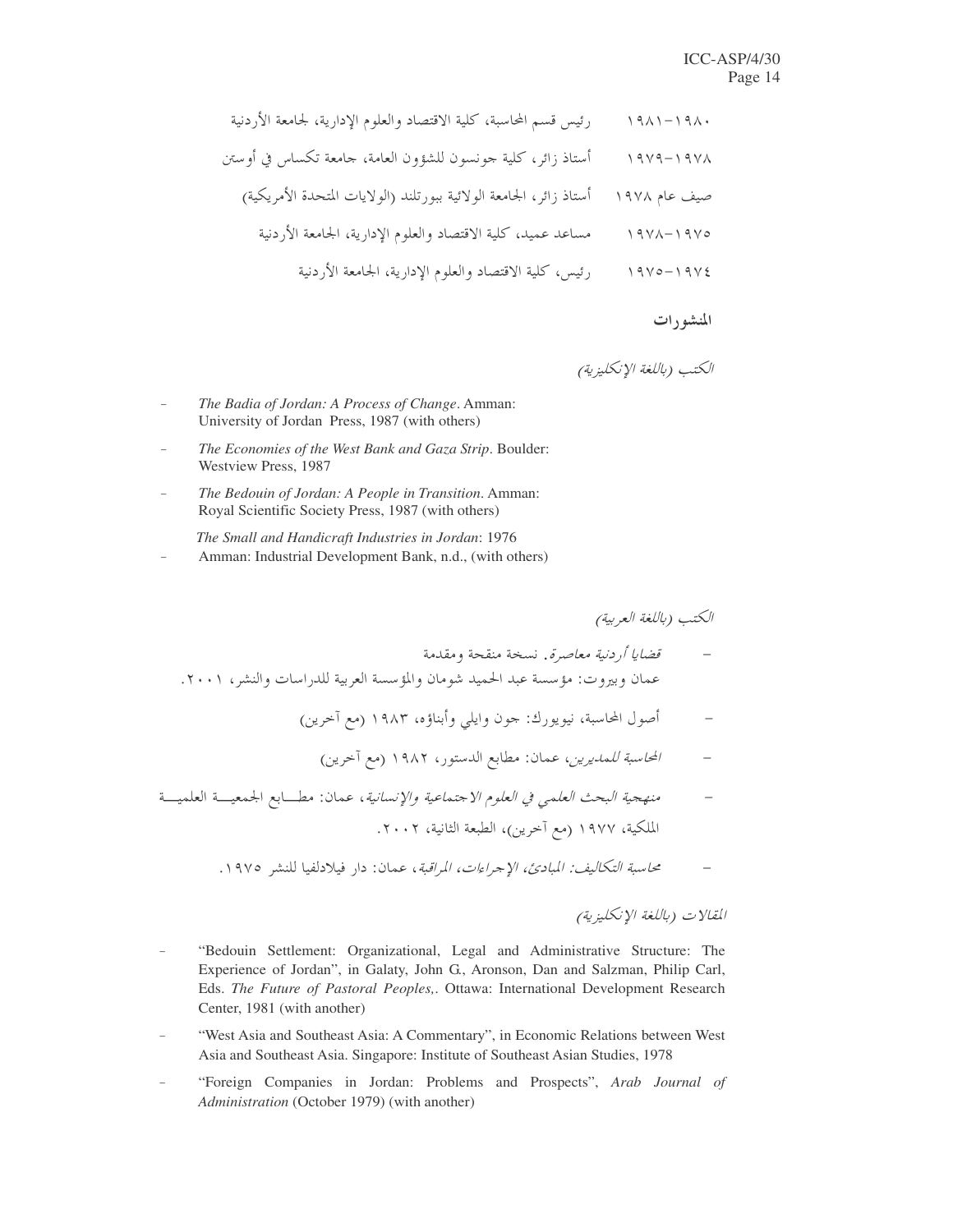- "Doing Business in the Arab World: Problems and Prospects", The Arab World Business Opportunities. Singapore: Compa Publications, 1977 (with another)
- "Amman Region and its Weight in Jordan's Economy", Orient, 1976 (with others)

- "التربية والتعليم في الأردن ومتطلبات القرن الحادي والعشرين"، *في قضايا أردنية معاصرة*، ٢٠٠١.
- العلاقة بين المتغيرات المحاسبية بيتا وبيتا السوق كمقياس للمخاطرة النظامية في *الشـــركات المســـاهمة* العامة في الأردن، دراسات، ١٩٩٦ (مع آخر)
- "استخدام النسب المالية للتنبؤ بالشركات المساهمة العامة الصــناعية الأردنيـــة العاليـــة النجــــاح"، دراسات، ۱۹۹۰ (مع آخر)
- "التقارير المالية السنوية المنشورة للشركات المساهمة الصناعية في الأردن وملاءمتها لقرار الاســـتثمار المالي"، *دراسات*، ۱۹۹۰ (مع آخر)
- "أثر مضمون التقارير المالية السنوية من المعلومات على حجم التداول بأسهم الشـــركات المســـاهمة العامة الأردنية"، *دراسات*، ١٩٨٩ (مع آخر)
- "توقيت إصدار التقرير المالي السنوي في الشركات المساهمة العامة الصــناعية الأردنيـــة" *دراســـات*، ۱۹۸۸ (مع آخر)
- "مضمون الأرقام المحاسبية من المعلومات في الشركات المساهمة العامة الأردنية"، *مجلة أبحاث اليرموك،* ١٩٨٨ (مع آخر)
- "استخدام النسب المالية في التنبؤ بتعثر في الشركات المساهمة العامة الصناعية في الأردن" *دراســـات*، ١٩٨٧، (مع آخر)
- "مدى توافر الإيضاحات في التقارير المالية السنوية للشركات المساهمة العامة الصـــناعية في الأردن"، دراسات، ۱۹۸۶ (مع آخر)
- "مدى اتباع نظم محاسبة التكاليف في الشركات المساهمة العامة الصــناعية الأردنيـــة"، *دراســـات*، ١٩٨٦ (مع آخر)
	- "محاسبة التضخم في الشركات المساهمة العامة الأردنية"، *البحوث الاقتصادية والإدارة*، ١٩٨١ – "الوظيفة المحاسبية والقيمون عليها في الشركات المساهمة العامة في الأردن"، *دراسات*، ١٩٨١
- "توزيع تكاليف أقسام الخدمات باستخدام المعدلات الآنية: دراسة حالة"، مج*لة البحوث التجاريـــة*،  $191.$ 
	- "المناخ الاستثماري في الأردن"، *رحال أعمال*، ١٩٧٨  $\sim$
	- "المراقبة الداخلية في الشركات المساهمة العامة: تقييم كمي"، *دراسات*، ١٩٧٦ (مع آخر)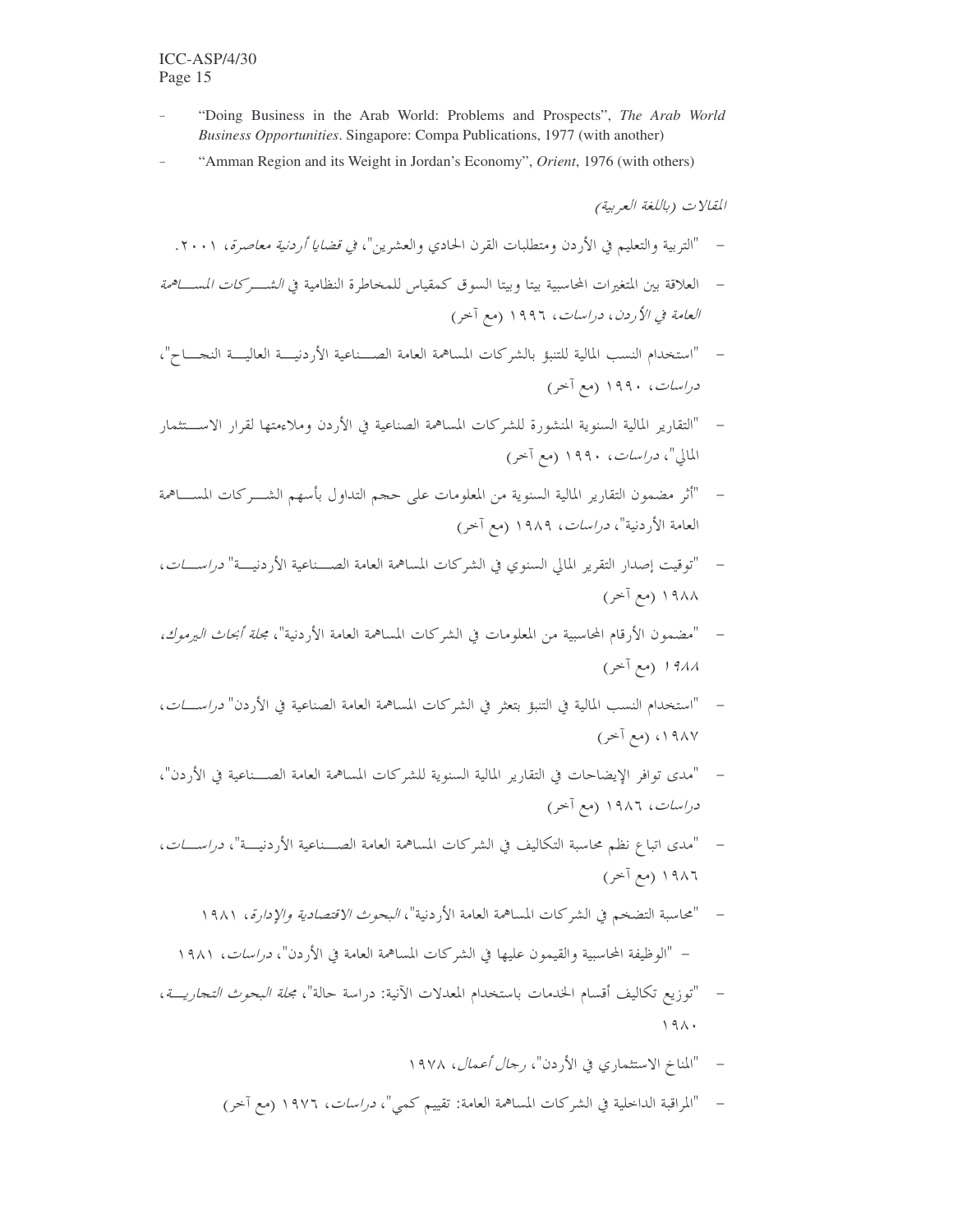- "صناعات البناء الحديثة، دراسة حالة"، *دراسات*، ١٩٧٥ (مع آخر)
- "استعمال البرمجة الخطية في توزيع التكاليف الثابتة: حالة شركة مصانع الورق والكرتــــون الأردنيــــة المساهمة المحدودة" *مطبوعات المؤتمر الثاني السنوي لبحوث العمليات، القاهرة*. جمعية بحوث العمليات المصرية، ١٩٧٥

## العضوية (نخبة من البيانات)

- حارج الجامعة الأردنية – نائب رئيس محلس التعليم العالي، الأردن، ١٩٩٨ عضو، مجلس التعليم العالي، الأردن، ١٩٩١  $\sim$   $-$ – الرئيس، الجمعية الأردنية لخريجي الجامعات والمعاهد الأمريكية، عمان، ١٩٩١ – عضو، مجلس أمناء مؤسسة الملك حسين، ١٩٩٩
- عضو، مجلس أمناء جائزة وصفى التل، مركز المعلومات والدراسات الدولي الإسلامي، عمان،  $Y \cdot \cdot \cdot - 1997$ 
	- عضو لجنة الإدارة، جامعة المتوسط، (INIMED) إيطاليا، ١٩٩٦–١٩٩٨  $\overline{a}$ 
		- عضو، مجلس الإدارة، معهد الدبلوماسية، عمان، ١٩٩٥-١٩٩٨  $\overline{\phantom{a}}$ 
			- عضو، مجلس الشؤون الدولية، عمان، ١٩٨٤–١٩٩٨
	- عضو نائب، المجلس التنفيذي، الجمعية الدولية للجامعات، باريس، ١٩٩٥–١٩٩٨
	- عضو وأمين صندوق، اللجنة الأردنية الأمريكية للتبادل الثقافي (فلبرايت)، ١٩٩٤–١٩٩٧
		- عضو، الجمعية الأمريكية للمحاسبين، ١٩٩١–١٩٩٦
		- عضو، مجلس المستشارين الاقتصاديين، الحكومة الأردنية، ١٩٩١–١٩٩٣
- عضو ورئيس اللجنة الاستشارية لتقييم التعليم العالي في الأردن، ١٩٨٨–١٩٩١ و١٩٩١–١٩٩٤
	- عضو، اللحنة الاستشارية لكلية العلوم الإدارية والاقتصاد، حامعة قطر، ١٩٨٥–١٩٩٢
		- رئيس لجنة تقييم الدرجات العلمية الممنوحة من الجامعات الأجنبية، ١٩٨٦–١٩٩١
			- عضو، مجلس مراجعي الحسابات، الأردن ١٩٨٥–١٩٩١
			- عضو، اللجنة الوطنية لوضع الميثاق الوطني في الأردن، ١٩٨٩–١٩٩٠
			- عضو، مجلس اإدارة، شركة التبغ والسجاير الأردنية، ١٩٨٤–١٩٩٠
	- رئيس، لجنة تقييم برامج تعليم إدارة الأعمال في الجامعات المحلية في الأردن، ١٩٨٥–١٩٨٦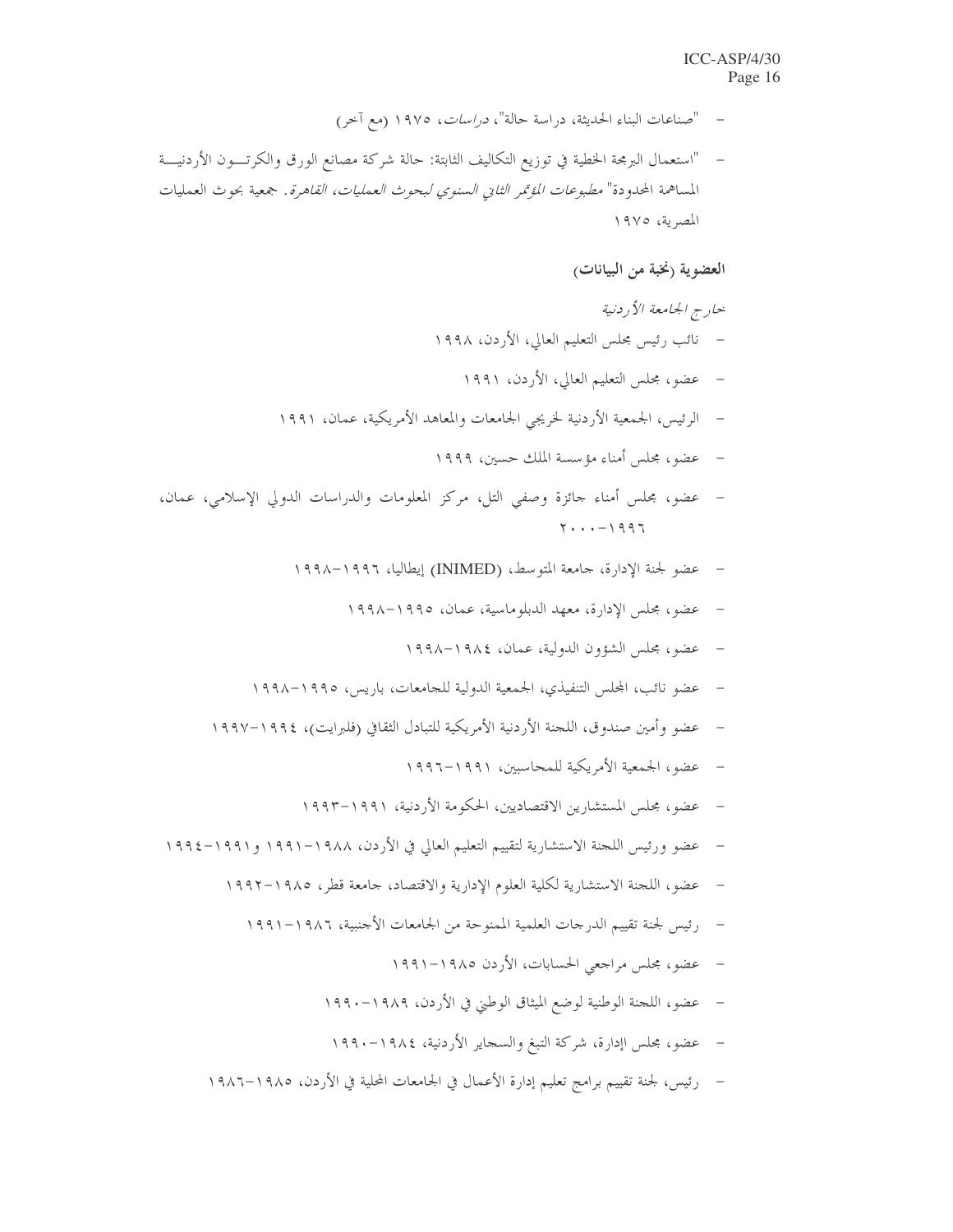– عضو، لجنة إعادة تقييم أصول والتزامات شركة الاتحاد للتأمين والشركة العربية البلجيكية للتـــأمين،  $\bigwedge$ 9 $\bigwedge$ 

داخل الجامعة الأردنية

- عضو مجلس الإدارة، مركز الدراسات الاستراتيجية، ٢٠٠٢
	- $\,\cdot\,$ رئيس، مجلس الجامعة، ١٩٩١–١٩٩٨
	- رئيس، مجلس العمداء، ١٩٩١–١٩٩٨
	- $\, \cdot \,$ رئيس، لجنة التعيين والترقية، ١٩٩١–١٩٩٨
	- رئيس، صندوق الاستثمار، ١٩٩١–١٩٩٨
	- رئيس، صندوق الادخار، ١٩٩١–١٩٩٨
- رئيس، محلس مركز الدراسات الاستراتيجية، ١٩٩١–١٩٩٨
	- رئيس، صندوق الإسكان، ١٩٨٦–١٩٩٠.
- رئيس، مجلس مركز المشورة والخدمات والدراسات الفنية، ١٩٨٤–١٩٩٠
	- $\,\cdot\,$ رئيس، اللجنة المالية، ١٩٨٦ ١٩٩٠

الأوسمة

وسام الاستقلال من الدرجة الأولى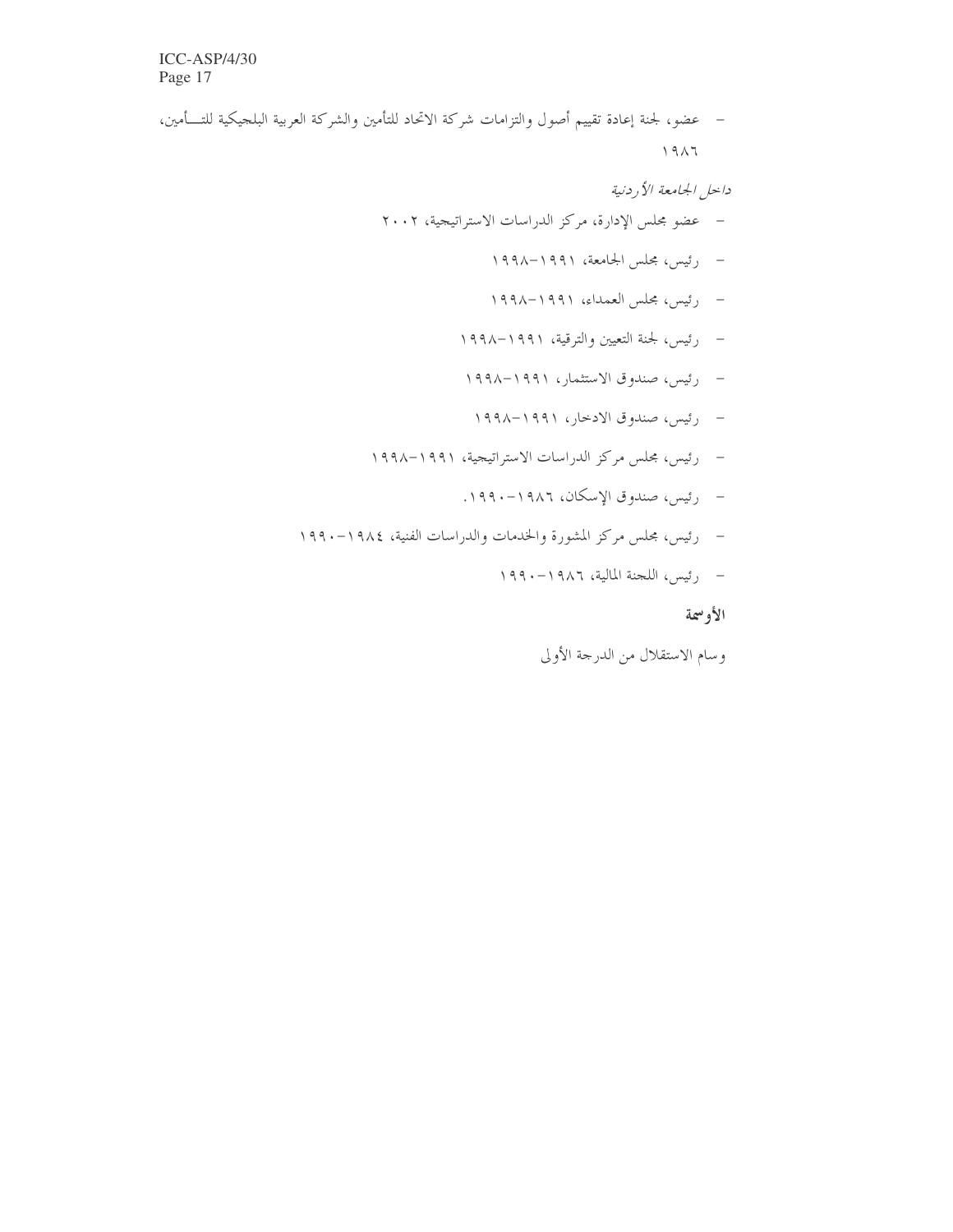#### هان، ميونغ – جا (جمهورية كوريا)  $-\epsilon$

[الأصل: بالإنكليزية]

# مذكرة شفوية

تمدي سفارة جمهورية كوريا تحياقما إلى أمانة جمعية الدول الأطراف وتتشرّف بالإشارة إلى المذكرة الشفوية لهذه الأمانة رقم ICC-ASP/4/S/2 المؤرخة ١٤ آذار/مارس ٢٠٠٥ بإبلاغ الأمانة بأن جمهورية كوريا قررت أن ترشح السيد ميونغ – حا هان لإعادة انتخابه عضوا في لجنة الميزانية والمالية لجمعية الدول الأطراف حلال الانتخابات التي ستجري أثناء الدورة الرابعة لجمعية الدول الأطراف في كانون الثاني/يناير ٢٠٠٦.

\* \* \*

بيان بالمؤهلات

 $\ldots$ 

يُعتبر السيد هان، ميونغ – جا خبيراً بالمسائل المالية على المستوى الدولى. وقد تولى منصب المستشار ببعثة جمهورية كوريا لدى الأمم المتحدة . وهو نائب الرئيس الأول للجنة الميزانية والمالية التابعة للمحكمة الجنائية الدولية. والسيد هان من رعايا جمهورية كوريا.

\* \* \*

| الإسم:         | هان، ميونغ — جا |                                                                  |
|----------------|-----------------|------------------------------------------------------------------|
| تاريخ الولادة: |                 | ۱۶ آب/أغسطس ۱۹۰۲                                                 |
| التعليم:       |                 | ۱۹۸۰ حامعة يانساي (باكالوريوس حقوق)                              |
|                |                 | ١٩٨٢ محمدرسة الدراسات العليا لوسائط الإعلام (ماجستير في الإعلام) |

الوظائف التي شغلها

نائب المدير، شعبة الشؤون القانونية الدولية 

سكرتير أول، سفارة جمهورية كوريا لدى بروين دار السلام  $1991$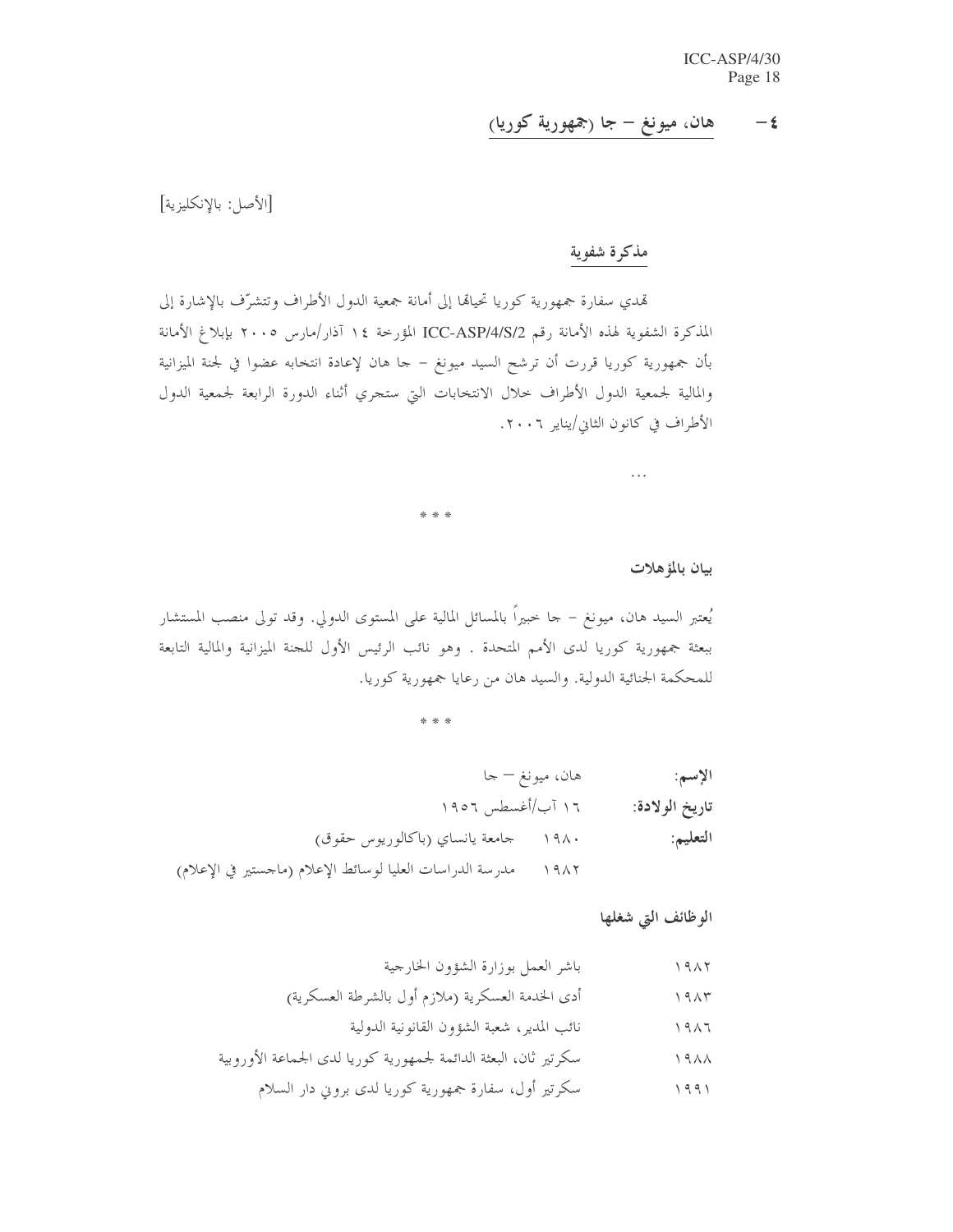$\text{ICC-ASP}/4/30$ Page 19

# المناصب التي شغلها لدى الأمم المتحدة

ا**لحالة العائلية :** متزوج، وأب لثلاثة أطفال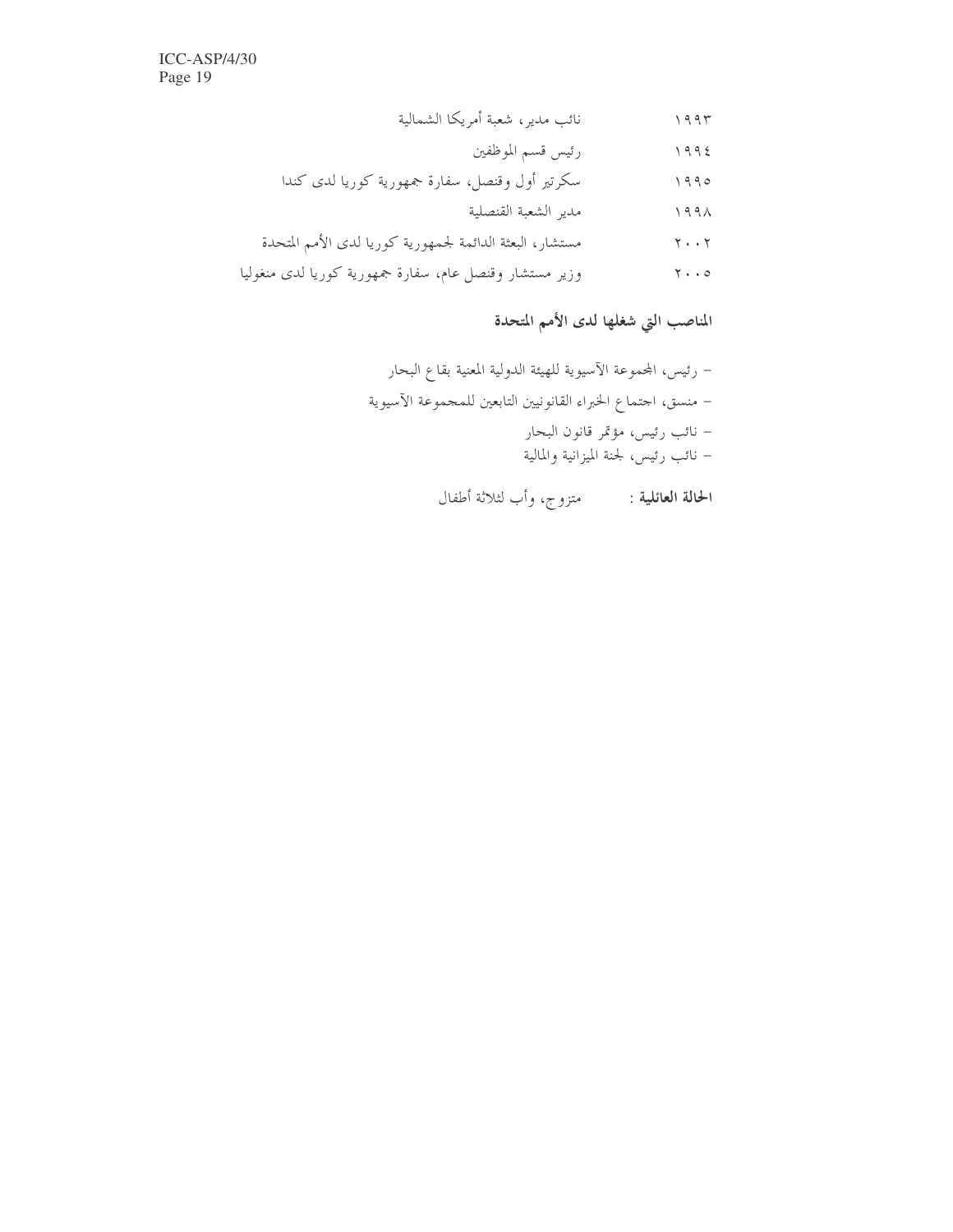#### سوبكوفا، إلينا (سلوفاكيا)  $-\bullet$

[الأصل: بالانكليزية]

مذكرة شفوية

تمدي سفارة سلوفاكيا تحيالها إلى أمانة جمعية الدول الأطراف في المحكمة الجنائية الدوليـــة ويشرفها أن تبلغكم، بالإشارة إلى المذكرة ICC-ASP/4/S/2 المؤرخة ١٤ آذار /مارس ٢٠٠٥، بسأن حكومة سلوفاكيا قررت أن ترشح السيدة إلينا سوبكوفا لعضوية لجنة الميزانية والمالية التابعة للمحكمة الجنائية الدولية، لشغل المقعد المخصص لدول أوروبا الشرقية في انتخابات الأعضاء الستة للجنسة السيت ستعقد في الدورة الرابعة المستأنفة لجمعية الدول الأطراف في يومي ٢٦ و ٢٧ كـــانون الثــــاني/ينــــاير ٢٠٠٦ في نيويورك. ومرفق طيه بيان بمؤهلات السيدة إلينا سوبكوفا وسيرتما الذاتية.

 $22.2$ 

بيان بالمؤهلات

 $\cdots$ 

السيدة إلينا سوبكوفا حبيرة لها مركز وحيرة مشهود لها بمما في الشؤون المالية على الصعيد الدولي. وتعكس السيرة الذاتية للسيدة سوبكوفًا، المرفقة طيه، خبرهًا في الشؤون المالية والاقتصــــادية، فضلا عن شتى المناصب الحكومية والدولية التي شغلتها. وهي عضو حاليا في لجنة المالية والميزانية التابعة للمحكمة الجنائية الدولية، واكتسبت أثناء عملها لمدة سبع سنوات مديرة لإدارة الضـــرائب الدوليــــة حبرة واسعة في الشؤون المالية الدولية وشاركت في العديد من المفاوضات الدولية. والسيدة ســـوبكوفا من رعايا سلوفاكيا. وهي تتكلَّم الانكليزية والفرنسية بطلاقة.

البانات الشخصية

| سو بکو فا<br>اللقب: |                                                        |
|---------------------|--------------------------------------------------------|
| الىنا<br>الاسم:     |                                                        |
| تاريخ الميلاد:      | ۲۷ تموز/يوليو ١٩٥٤                                     |
| مكان الميلاد:       | ترنافا، جمهورية سلوفاكيا                               |
| العنو ان:           | Fialkové údolie 34, 811 01 Bratislava, Slovak Republic |
| البريد الإلكتروني:  | elanasopkova@yahoo.com                                 |
| الحالة الاجتماعية:  | متزوجة، ولها طفلان                                     |

### التعليم

المدرسة الثانوية للاقتصاد في براتسلافا، سلوفاكيا  $19Yr - 1979$ حامعة الاقتصاد في براتسلافا، كلية التجارة  $19V<sub>A</sub> - 19V<sub>T</sub>$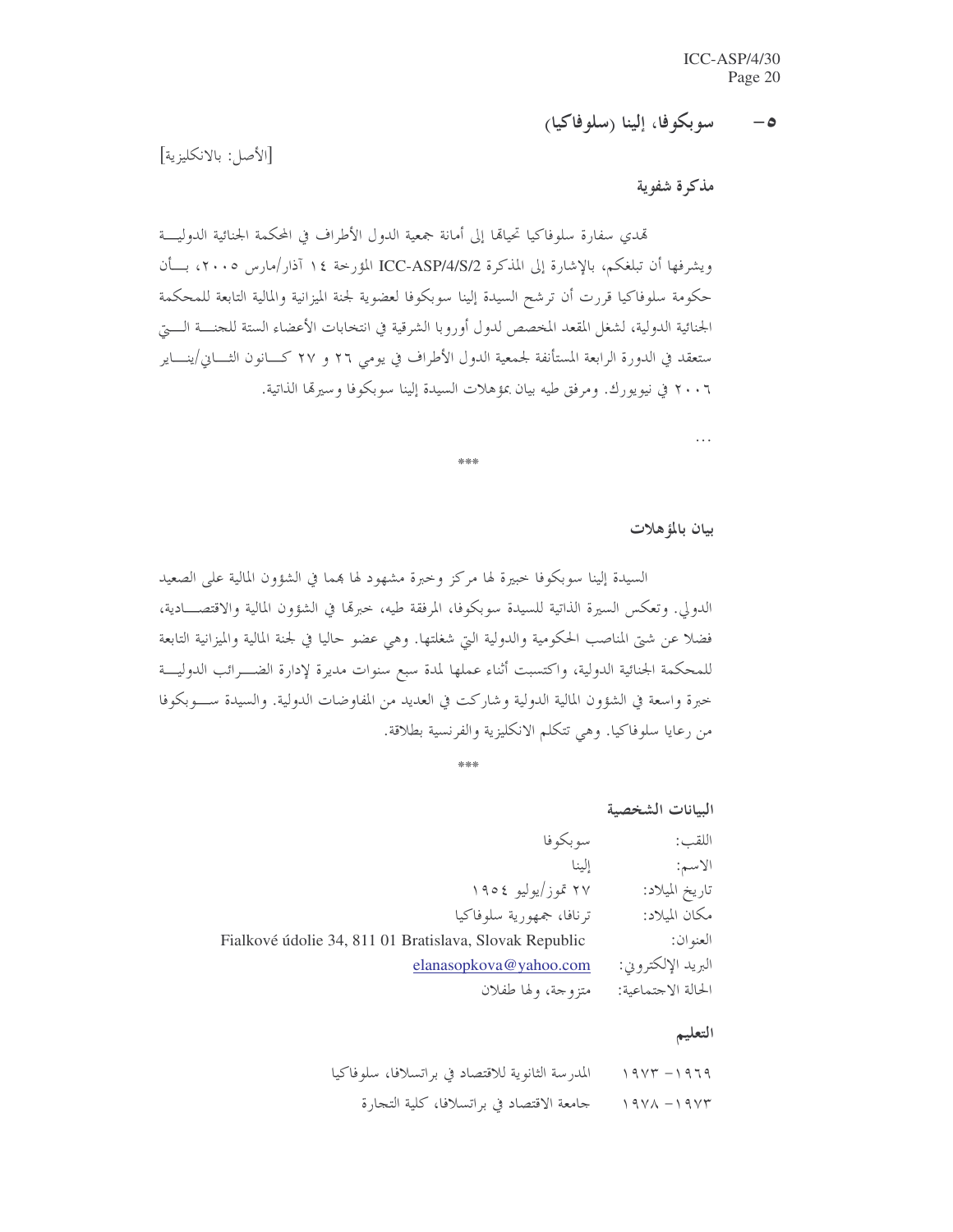٢٠٠٠ - ٢٠٠٢ - مركز الدراسات المتقدمة، جامعة الاقتصاد في براتسلافا

# التعليم الخاص في الخارج

تدريب المفاوضين المعنيين بالاتفاقيات الضريبية

#### الخبرة المهنية

- خبيرة في مجال التقييم القانوين الاقتصادي معتمدة لدي وزارة العدل بالجمهورية  $-7.7$ السلوفاكية
	- ٢٠٠٢ ٢٠٠٣ شركة.KZT, Inc ، خبيرة في مجال التقييم الاقتصادي
		- ٢٠٠٢ ٢٠٠٢ هوزارة المالية، مديرة إدارة الشؤون الضريبية الدولية
- موظفة بوزارة الخارجية ١٩٩٢–١٩٩٣، سفارة الجمهورية التشيكية  $1997 - 1997$ والسلوفاكية في كينشاسا، ١٩٩٣–١٩٩٦ سفارة الجمهورية التشيكية في بلجيكا، إدارة التجارة والاقتصاد
	- Audit Company Ltd. مراجعة حسابات بشركة  $1997 - 1991$
	- المكتب المركزي للشؤون المالية بمدينة براتسلافا رئيسة إدارة المراقبة  $991 - 1910$ المالية
		- انترهوتيل براتسلافا وفندق بوريك، حبيرة في الشؤون الاقتصادية  $19\lambda0 - 19V\lambda$

### الأنشطة المهنية الأخرى

- عضو في لجنة الميزانية والمالية التابعة للمحكمة الجنائية الدولية في لاهاي  $\gamma \cdot \cdot \gamma$ 
	- عضو في مجلس إدارة الجمعية السلوفاكية للخبراء الاقتصاديين  $Y \cdot \cdot Y$

#### اللغــــــات

الانكليزية والفرنسية: تتحدثهما بطلاقة الألمانية والروسية: تجيد الفهم

\* \* \*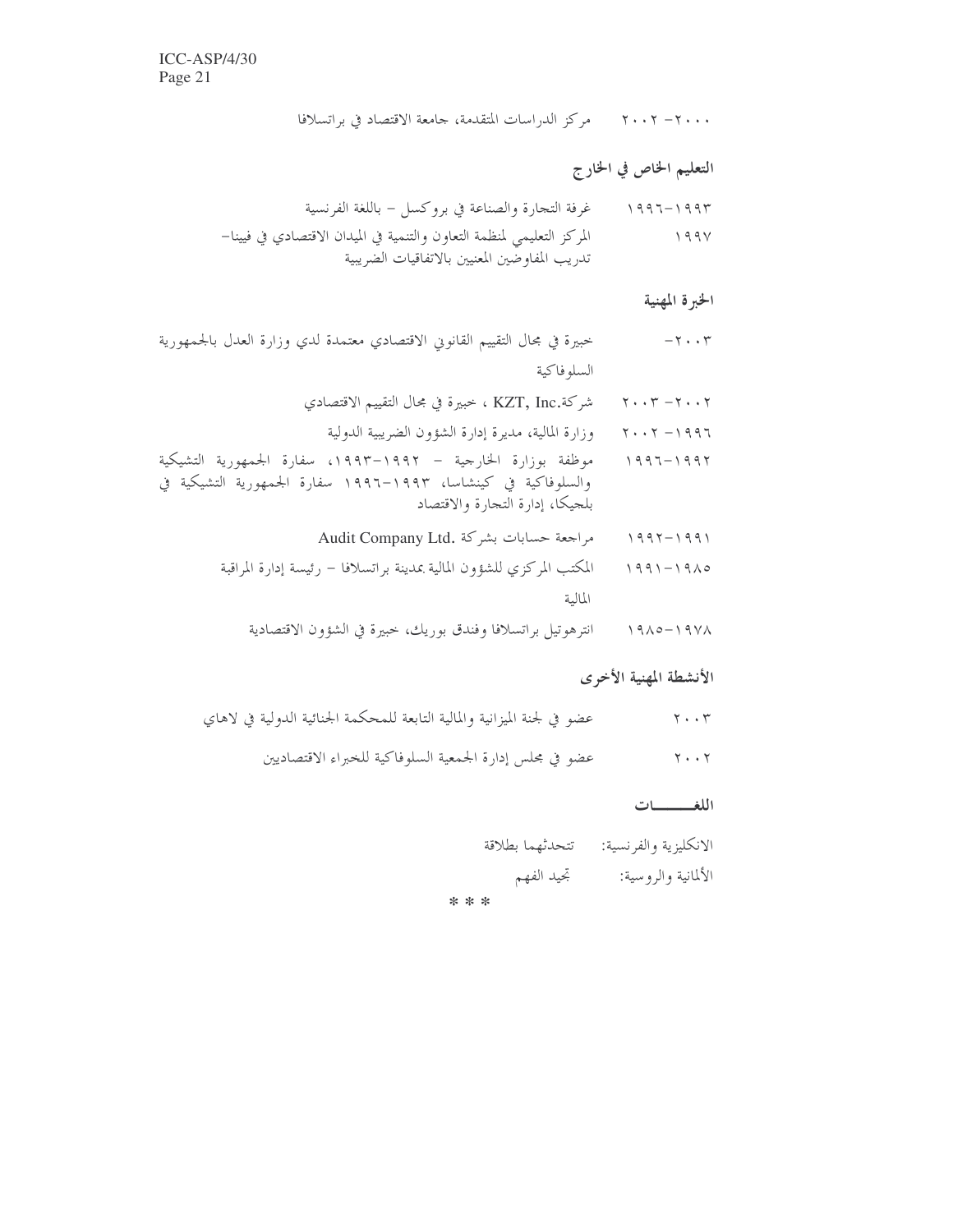وييق أرنبال، سانتياغو (أوروغواي)  $-1$ 

 $\dddot{\phantom{0}}$ 

بيان المؤهلات

[الأصل: بالإنكليزية/بالإسبانية]

مذكرة شفوية

تمدي البعثة الدائمة لأوروغواي لدى الأمم المتحدة تحيالها إلى أمانة المحكمة الجنائية الدولية وتتشرف بإبلاغها أن حكومة الأوروغواي قررت ترشيح السيد سانتياغو ويتز لإعادة انتخابه عضوا في لجنة الميزانية والمالية التابعة للمحكمة الجنائية الدولية خلال الانتخابات المقبلة. وقد عُرض ترشيحه هذا بالفعل على الدول الأطراف في نظام روما الأساسي.

\* \* \*

الخبرة المهنية – موظف، قسم الشؤون الخاصة، إدارة الشؤون المتعددة الأطراف، وزارة الخارجية  $\mathbf{Y} \cdot \cdot \mathbf{0}$ ممثل وزارة الخارجية في منظمة حظر الأسلحة الكيميائية  $\sim$   $-$ مندوب بديل، النظام الوطني لدعم عمليات حفظ السلام – موظف، قسم الأمم المتحدة، إدارة الشؤون المتعددة الأطراف، وزارة الخارجية حلقة دراسية بشأن التشريع الوطني للاتحار غير المشروع بالأسلحة الصغيرة والأسلحة الخفيفة، برنامج الأمم المتحدة الإنمائي حلقة العمل المعنية بالاتجار بالأسلحة في السوق المشتركة للمخروط الجنوبي، مركز الأمم المتحدة الإقليمي للسلم ونزع السلاح والتنمية في أمريكا اللاتينية والبحر الكاريبي، بورتو اليغري، البرازيل عضوٍ في لجنة الميزانية والمالية التابعة لجمعية الدول الأطراف في نظام روما  $\mathcal{L}^{\perp}$  $\mathbf{y} \cdot \mathbf{y}$ الأساسي للمحكمة الجنائية الدولية – أمين ثان، الخدمات الخارجية، الترقية بناء على مسابقة داخلية (كانون الأول/ديسمبر ٢٠٠٢)

مندوب في اللجان التحضيرية الأربع لمؤتمر القمة العالمي للتنمية المستدامة  $\overline{\phantom{0}}$  $Y \cdot Y$ (نيو يو رك/بالي، ٢٠٠١-٢٠٠٢)

الحلقة الدراسية المعنية بنماذج الاستهلاك المستدام التي نظمتها منظمة الأمم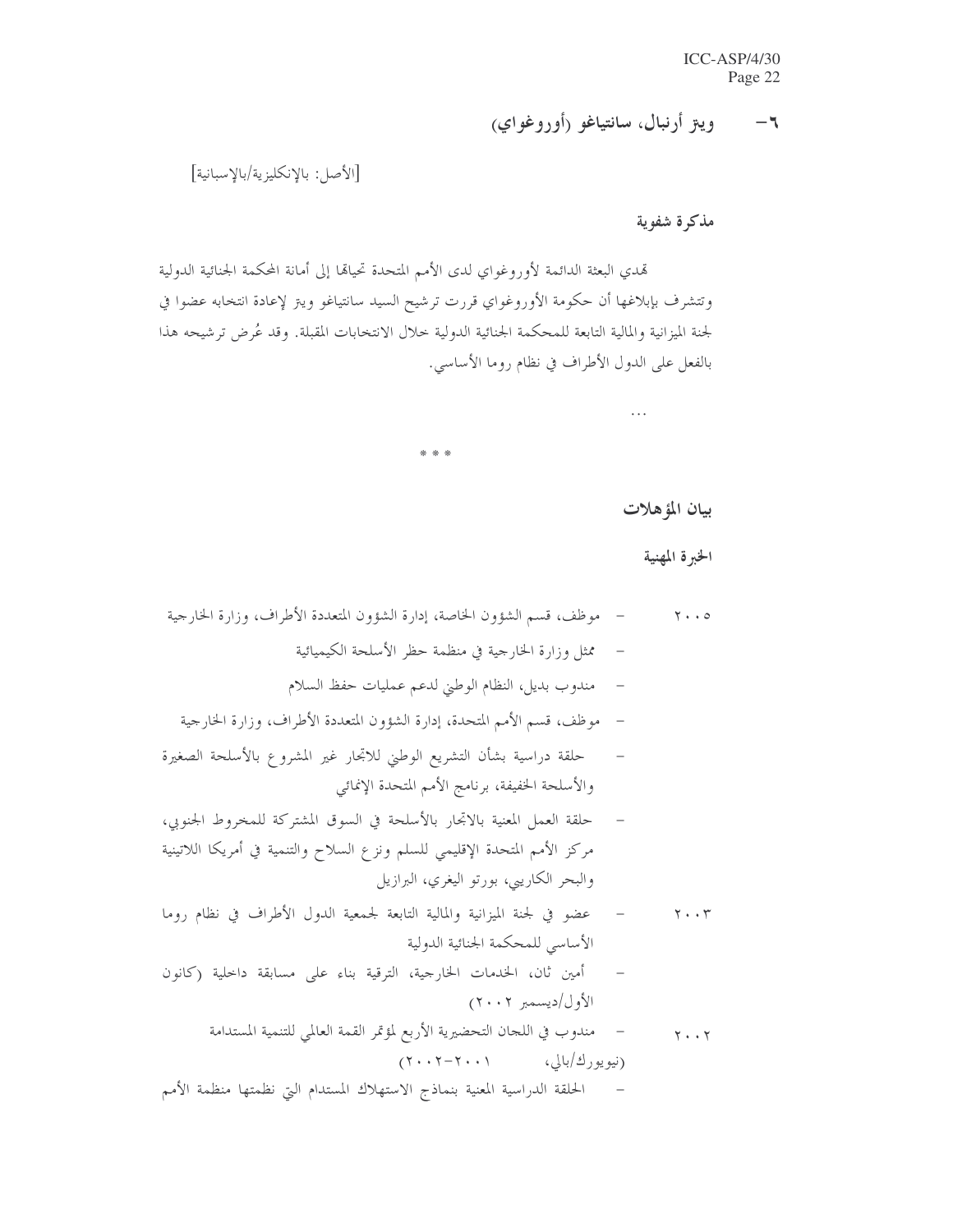المتحدة للتربية والعلم والثقافة (اليونسكو)، باريس الموظف المعنى بالشؤون البيئية، البعثة الدائمة لأوروغواي لدى الأمــــــم  $\overline{\phantom{0}}$ المتحدة – عضو ومقرر المكتب، اللجنة الخامسة  $\gamma \cdot \cdot \gamma$ مندوب باللجنة الخامسة للجمعية العامة للأمم المتحدة (٢٠٠٠-٢٠٠٤)  $\mathcal{L}=\mathcal{L}$  $\gamma$ ... عين أمينا ثالثا، البعثة الدائمة لأوروغواي لدى الأمم المتحدة، نيويورك  $\sim$   $-$ اجتاز الدورة التدريبية لأكاديمية أرتيغاس للخدمة الخارجية  $\overline{\phantom{a}}$ – موظف إداري، مكتب الأمين العام، وزارة الخارجية  $1999$ مندوب بالدورة التاسعة والثلاثين للجنة البرنامج والتنسيق، الأمم المتحدة،  $\overline{\phantom{a}}$ نيويورك موظف مسؤول عن الشؤون المتعلقة باللجنة الخامسة للجمعية العامة للأمم  $\sim$   $199\lambda$ المتحدة، إدارة الشؤون المتعددة الأطراف، وزارة الخارجية عضو في الفريق العامل المعنى بالتعليمات الخاصة بوفد أوروغواي لدى الجمعية  $\overline{\phantom{a}}$ العامة للأمم المتحدة، الدورتان الثانية والخمسون والثالثة والخمسون التعيين برتبة سكرتير ثالث بعد احتياز دورة أكاديمية أرتيغاس للخدمة الخارجية  $\mathcal{L}=\mathcal{L}$  $199V$ التابعة لوزارة الخارجية

التعليم